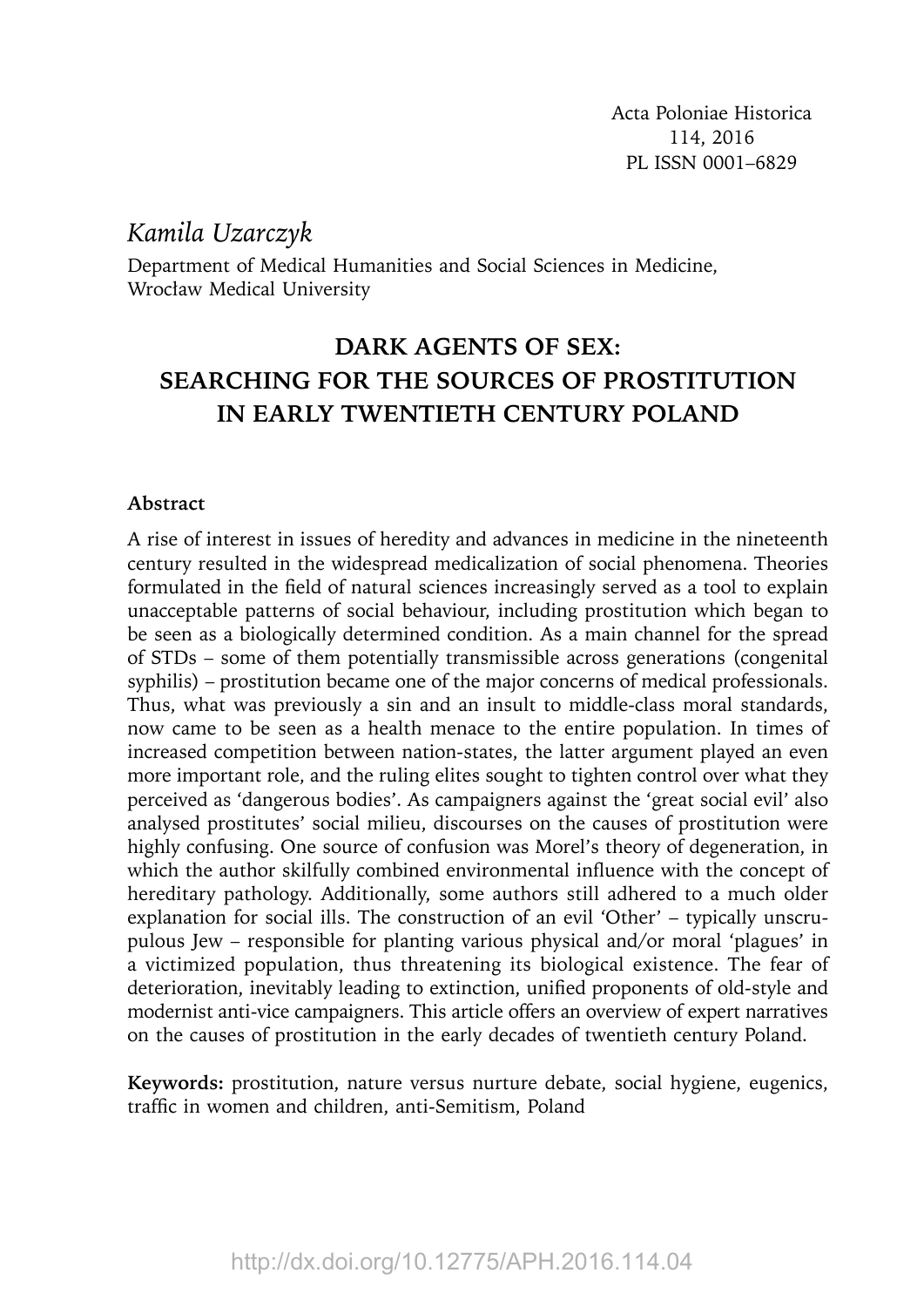Leaping progress in the natural sciences in the course of the nineteenth century created the temptation to see various social phenomena through biological lenses. Social scientists eagerly embraced the tenets of the theory of evolution to explain the workings of human societies, and the increased interest in issues of heredity and the theory of degeneration provided tools to explain a variety of social ills, such as alcoholism, prostitution, or supposed criminal inclinations, in purely biological terms. The popularity of biologism in elite circles may be seen as a reaction to the obvious failure of efforts to curb undesirable social phenomena through moral education and reform. It should be noted, however, that nineteenth century reformers often desired to change individuals, not their living conditions and social milieus. In light of their failures, they were keen to adopt the concept of a biological predilection to explain certain patterns of human behaviour, including sexual habits foreign to middle-class standards.

The theory of degeneration is an example of a convenient explanatory model that originated the biological school of explaining of 'social evils' in a scientific way. One of such social evils was prostitution, which was feared as a hotbed for sexually transmitted diseases (STD). In the late nineteenth century progress in medical knowledge on STDs, seen as a potentially dysgenic factor (congenital syphilis), was not accompanied by corresponding advances in treatment, which must have evoked fears of an inevitable decline among medical professionals. Alfred Fournier (1832–1914), who emphasized importance of syphilis in degenerative process, claimed that the children of syphilitic parents were recognizable by their 'inherent weakness' and "they come into this world diminutive, mean-looking, sickly, of poor constitution, wrinkled, shrivelled, stunted-looking, like 'little old men'".1 By the end of the nineteenth century physicians commonly agreed that syphilis was a cause of general paralysis and in infected children was responsible for various malformations, arrest of physical development, mental retardation, impairment of vision, deafness and generally weak constitution. This powerful image of a 'degenerated syphilitic body' translated into stigmatization of a prostitute.

<sup>&</sup>lt;sup>1</sup> Quoted in: Mary Spongberg, *Feminizing Venereal Disease*. The Body of the Prosti*tute in Nineteenth-century Medical Discourse* (New York, 1997), 151.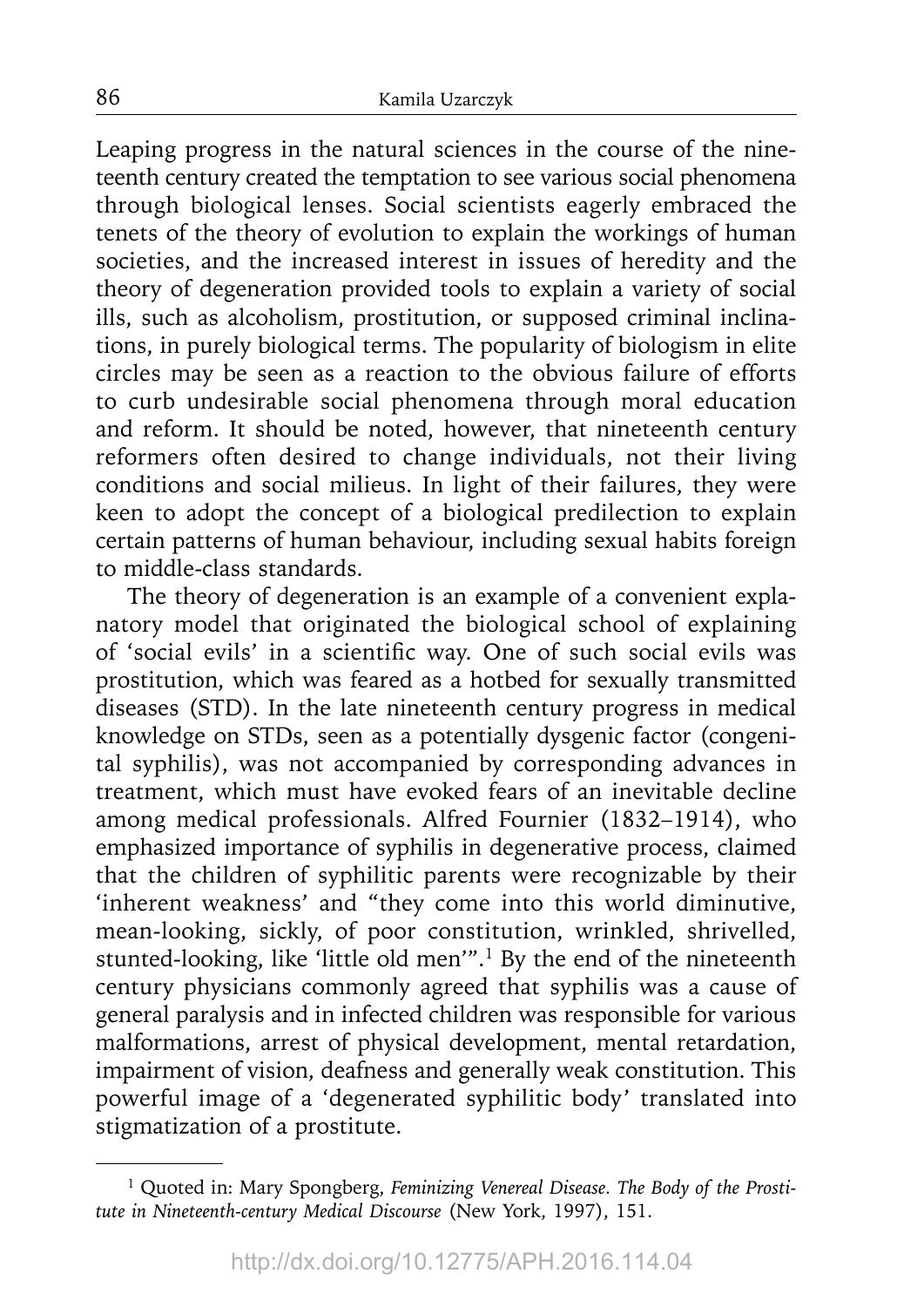I AN AUGUR OF DECLINE

The scheme of degeneration was first described by the French psychiatrist Bénédict Augustin Morel (1809–73) in his *Traité des dégénérescences*, published in 1857. Degeneration – Morel argued – was a pathological alteration in a perfect primitive type and resulted from the influences of environmental factors, such as climate, diet, diseases, poverty, poor education (or its lack), alcohol abuse and moral depravity. According to this concept, pathological traits acquired under the influence of the environment would be inherited from generation to generation with growing intensity, eventually causing complete sterility and the disappearance of degenerated families. Late nineteenth century intellectuals rejected the latter argument, claiming that the birth rate in what they called 'degenerated families' was actually much higher than in other segments of society, which must lead to the gradual decline of humanity. Thus reversed social fertility became one of the primary concerns for medical professionals and social workers.

Morel distinguished four stages of degeneration: in the first generation the touch of degeneration would be manifested in a nervous and hysterical temperament and eccentric behaviour, whereas intellectual skills remained unimpaired; second generation degeneration would cause individuals with unimpaired intellectual capacities to suffer from emotional imbalances, disturbances in their feelings, and consequently lead to moral corruption. The final two stages were a generation of imbeciles with a severe degree of mental retardation, and finally a generation of idiots, driven only by instinct and demonstrating extremely low mental development.<sup>2</sup> Prostitutes were typically described as hysterical, morally insane and/or feeble-minded and, as such, they fell neatly into Morel's taxonomy of degenerates.

This scenario of a degenerative process was nothing but an interpretation of the theory of heredity, i.e. the inheritance of acquired characteristics, a theory attributed to Jean Baptiste Antoine de

<sup>2</sup> Richard. D. Walter, 'What Became of the Degenerate. A Brief History of the Concept', *Journal of the History of Medicine and Allied Sciences*, xi (1956), 422–9, here 423.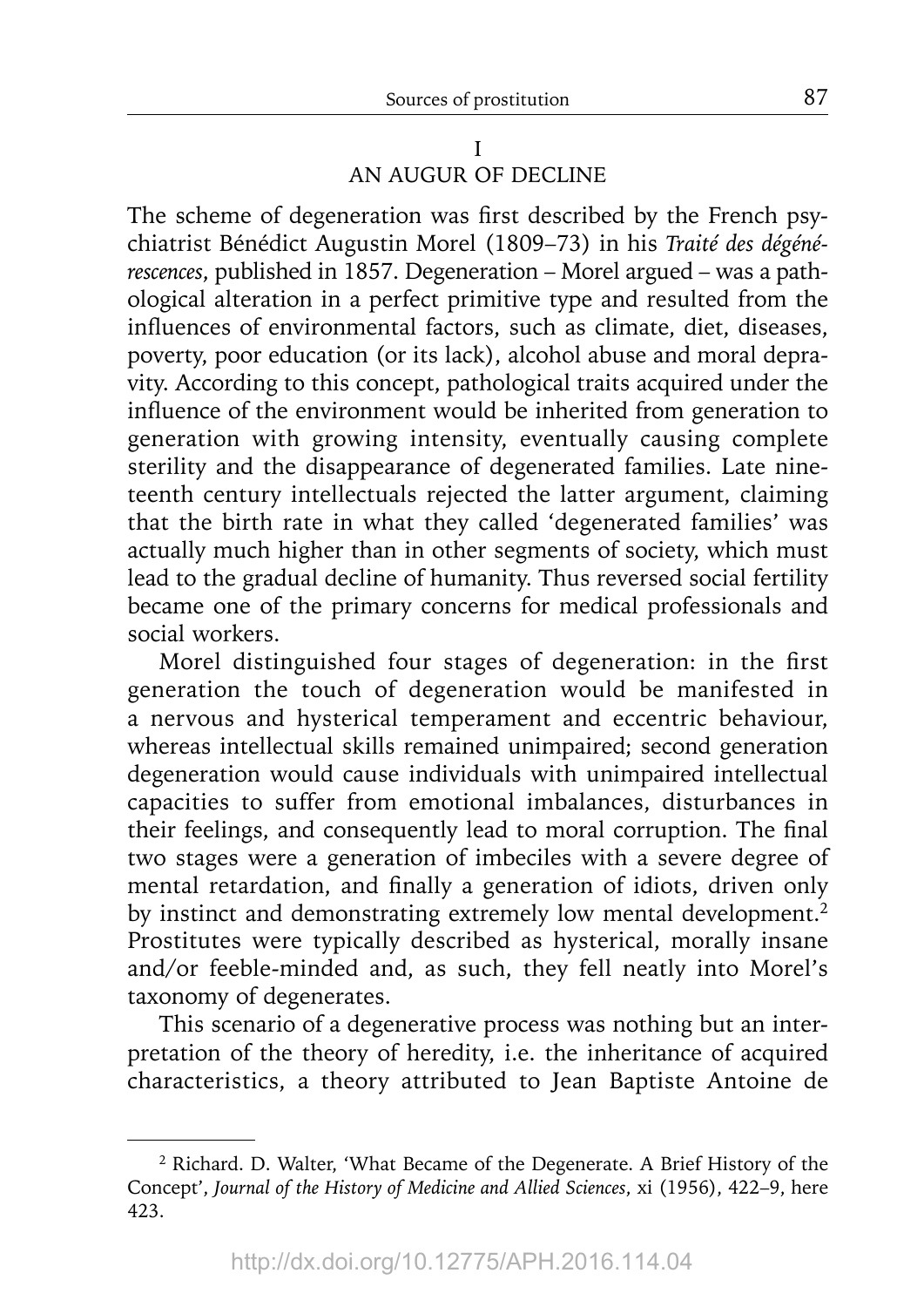Lamarck (1744–1829).<sup>3</sup> In his *Philosophie zoologique*, published in 1809, Lamarck explained that changes in environmental conditions cause adaptation changes in a given organism, which are passed to the offspring, bringing about an evolution of the succeeding generations. Mutatis mutandis this theory justified the necessity of social reform and improvement of the living standards and education of the poor and needy segments of society in order to uproot various pathologies. However, a negative interpretation of the theory could also be applied to explain the involution of the human species. According to this pessimistic scenario, an unfavourable environment reinforces undesirable traits and leads to inevitable degeneration.

Morel's theory was a particularly attractive concept inasmuch as it stood at the crossroads of environmental and hereditary discourse and offered a biological/constitutional explanation for various social ills, while at the same time making it possible to retain at least certain elements of the environmental approach. According to his highly ambivalent argumentation external factors may cause regress, and once it occurs it is passed on to the next generation. Thus, a 'born prostitute' could be seen, on the one hand, as a victim of poor living conditions and moral standards, and on the other as an unreformable pathological deviation from what was considered normal.

#### II

# 'A BORN PROSTITUTE'

Scientific studies on prostitution were carried out as the nineteenth century progressed<sup>4</sup>, providing a picture of a prostitute's supposed physiognomy and physiology and revealing features of her character

<sup>&</sup>lt;sup>3</sup> Kamil Popowicz pointed out that Lamarck was not the founder of the theory and suggested the formulation – "Hippocratic theory of inheritance of acquired characteristics". Kamil Popowicz, *Lamarkizm społeczny a rasizm i eugenika we Francji* (Warszawa, 2009), 99. In this paper, however, I use the terms 'Lamarckism' and 'neo-Lamarckism' since they are more common in the literature.

<sup>&</sup>lt;sup>4</sup> First systematic studies on prostitution were carried out in 1830s in France and in 1840s in England. See: Charles Bernheimer, *Figures of Ill Repute. Representing Prostitution in 19th century France* (Cambridge, MA, 1989), 8–33; Judith R. Walkowitz, *Prostitution and Victorian Society. Woman, Class and the State* (Cambridge, 1980), 32–47.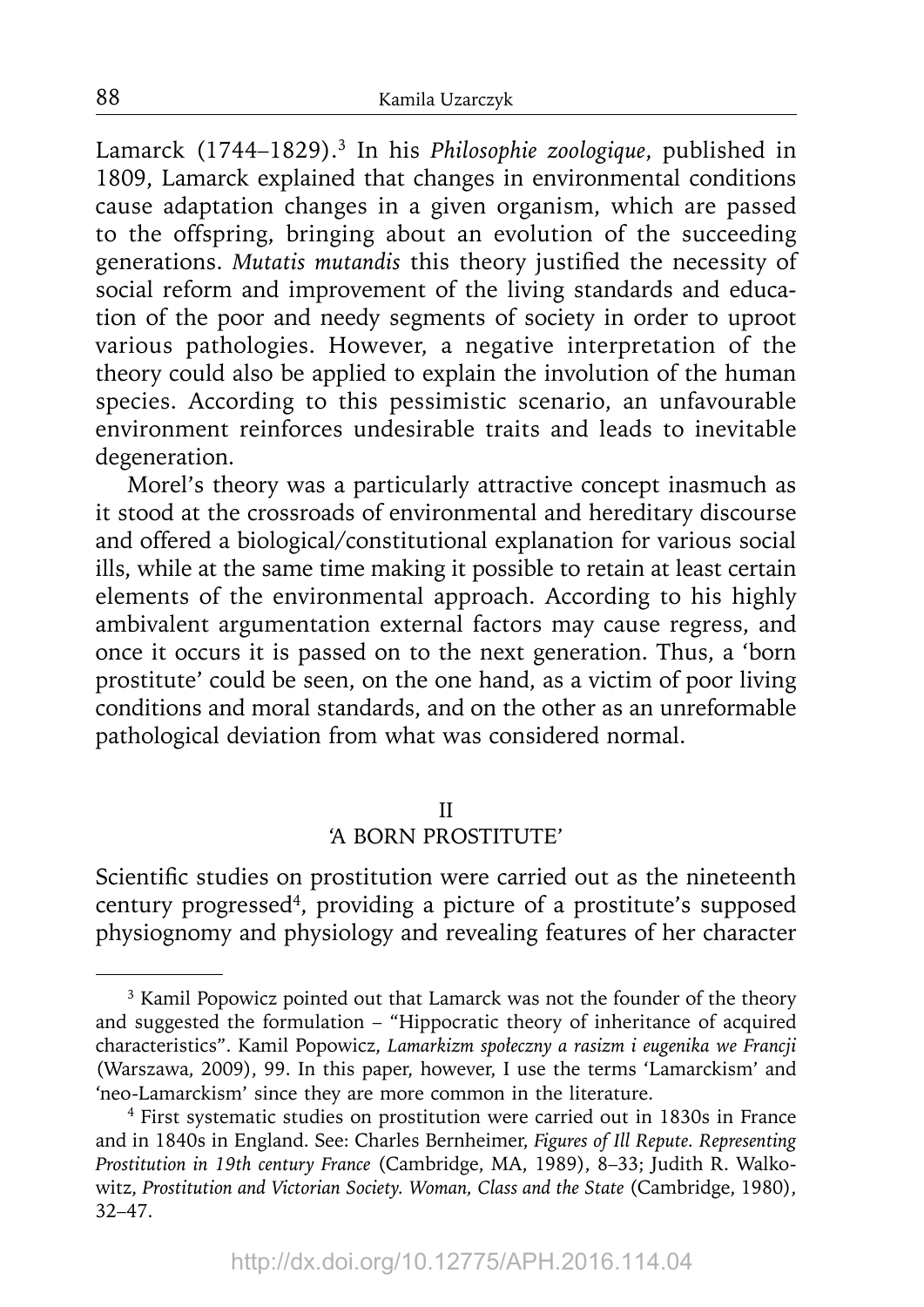and social background. As early as  $1836<sup>5</sup>$  the French hygienists – Alexandre Jean Baptiste Parent-Duchatelet (1790–1835) provided a description of the physical appearance of the prostitute – the body weight, hair and eye colour, temperament and peculiarities of genital organs – the image that reappeared in later studies on prostitutes' physiognomy. However, and unlike the later eponymous authors in the field, Parent-Duchatelet rejected any idea that the prostitute was inherently marked as a prostitute. In his view, specific pathologies observed in prostitutes, especially in their genital organs, were the results of illness, not hereditary pathology. As Sander Gilman points out, "this follows from his view that prostitution is an illness of a society, rather than that of an individual or group of individuals".6

Late nineteenth century experts on prostitution tended to see a prostitute's body as the signature of her inner qualities and predilections. "Anomalies were the signs of something else (atavism, degeneration, social danger) and thus they played a part in medical semiology."7 A 'born prostitute' was assumed to be marked by specific corporal structure and features of appearance and easy to distinguish from a 'normal woman'. "The manner in which reformers used the term 'prostitute' was highly variable and vague, though each was convinced of his ability to recognize such a woman."8

The founder of the theory of a born prostitute was Benjamin Tarnowsky (1837–1906), a Russian physician and expert on venereal diseases. In his *Prostitution und Abolitionismus*, published in 1888, he argued that the predisposition to prostitution was mirrored by physical appearance. As the most frequent *signa degenerationis* he catalogued abnormalities in skull shape, facial asymmetry, distortion

<sup>5</sup> Alexandre Jean Baptiste Parent-Duchatelet, *On prostitution in the city of Paris* was published posthumously in 1836.

<sup>6</sup> Sander L. Gilman, *Sexuality. An Illustrated History. Representing the Sexual in* 

<sup>&</sup>lt;sup>7</sup> David G. Horn, The Criminal Body. Lombroso and the Anatomy of Deviance (New York and London, 2003), 11. The medico-anthropological construction of a prostitute's body partly corresponded with older theories of physiognomy and phrenology which, it could be argued, in certain way referred to the ancient Galenic concept of four types of temperament, depending on the dominance of one of the body liquids: sanguinic, melancholic, choleric, and phlegmatic.

<sup>8</sup> Barbara Littlewood and Linda Mahood, 'Prostitutes, Magdalenes and Wayward Girls: Dangerous Sexualities of Working Class Women in Victorian Scotland', *Gender & History*, iii, 2 (1991), 160–75, here 162.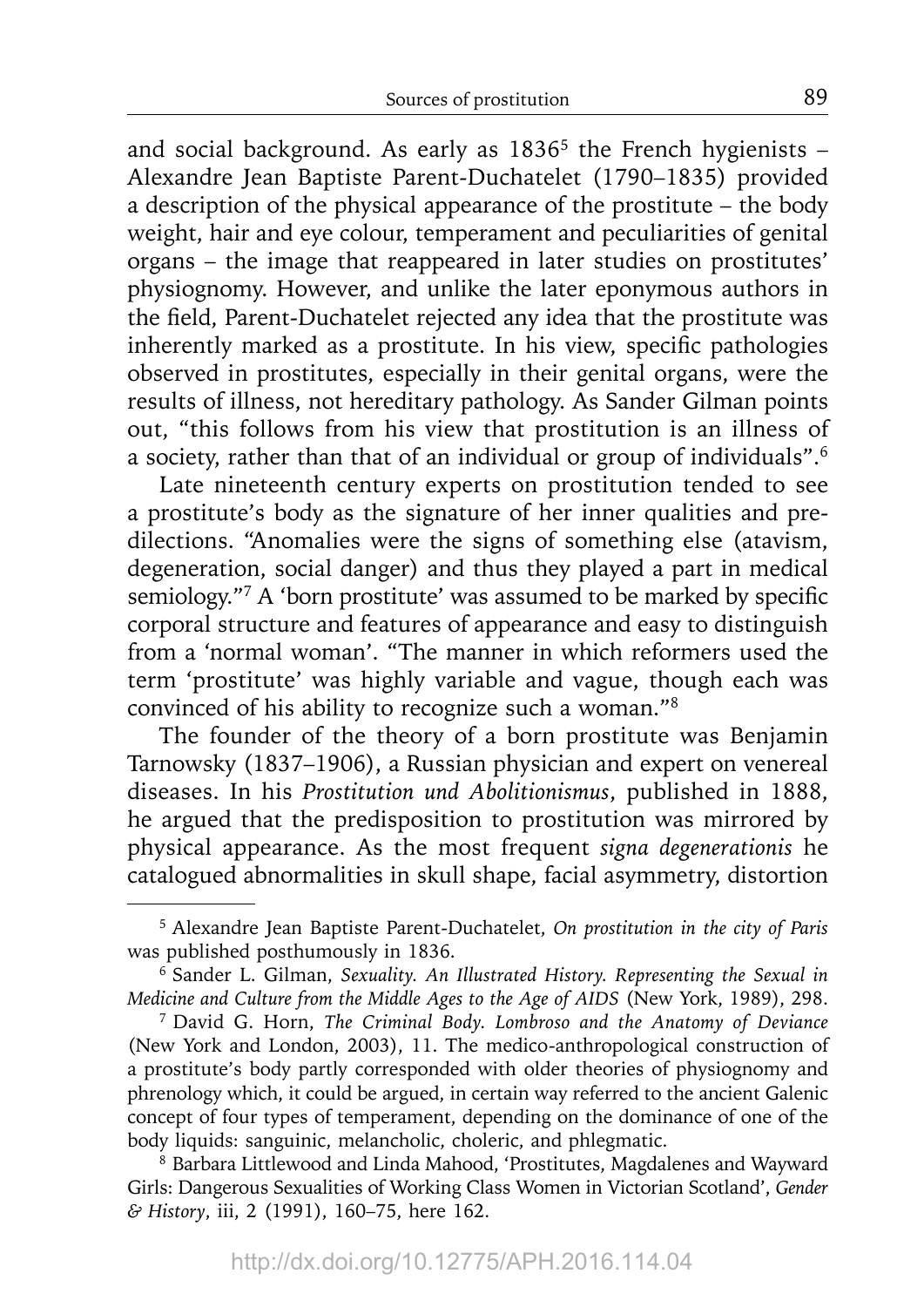of ear-shape, a low forehead, deformed nose, atrophy of the incisors, excessive weight, and dark hair.<sup>9</sup> Tarnowsky attributed prostitution to a special type of hereditary female pathology responsible for the particular predilection to practice prostitution. This approach provided an explanation of the difficult to understand cases of women who, while not forced to do so by poverty, earned their living as prostitutes. "The core of prostitution – wrote Tarnowsky – is always comprised of those women who have a sick loathing toward any work and are morally so deadened that the disgrace of venal caresses is relatively less burdensome for them than any other occupation, any other wages."<sup>10</sup> Pauline Tarnowsky<sup>11</sup> continued this line of argumentation providing anthropometric measurements of prostitutes' skull size and abnormalities of the face, such as overdevelopment of the parietal region of the skull and appearance of so-called Darwin's  $ear^{12}$ .

Italian psychiatrist Cesare Lombroso (1836–1909), who in 1876 popularized a constitutional model of a 'born criminal' and therefore is commonly credited as the father of the 'born prostitute' concept, further developed this theory in his *La Donna Delinquente*, published in 1893. Lombroso's anthropological model of a born prostitute corresponded with the physiognomy of a prostitute proposed by Tarnowsky. What Lombroso contributed was the claim that a born prostitute is a creature deprived of any signs of emotional life, including sexual desire. "Increased sexual desire does not make a woman a prostitute," wrote Lombroso, "It may push her to excessive use of her husband or looking for sexual compensation with other men, even a complete stranger, but she will not slide into prostitution. A feeling of shame, even though sometimes overshadowed by the power of

<sup>9</sup> Veniamin Tarnowsky, *Prostitution und Abolitionismus* (Hamburg and Leipzig, 1890), 133–4.

<sup>10</sup> Quoted in Laurie Bernstein, *Sonia's Daughters: Prostitutes and their Regulation in Imperial Russia* (Berkeley, 1995), 127.<br><sup>11</sup> Laurie Bernstein argues that Benjamin Tarnowsky's work "had additional

<sup>&#</sup>x27;scientific' grounding in work of his wife, Praskov'ya Tarnowskaya, in Europe known as Pauline Tarnowsky", Bernstein, *Sonia's Daughters*, 126. Sander Gilman, however, mentioned that Pauline Tarnowsky "wrote in the tradition of her father, V.M. Tarnowsky" (Gilman, *Sexuality*, 299) and in yet another work "in the tradition of her eponymous colleague V.M. Tarnowsky" (Sander Gilman, 'The Hottentot and the Prostitute. Toward an Iconography of Female Sexuality', in Kimberly N. Pinder [ed.], *Race-ing Art History. Critical Readings in Race Art History* [New York, 2002], 127). 12 Gilman, *Sexuality*, 299.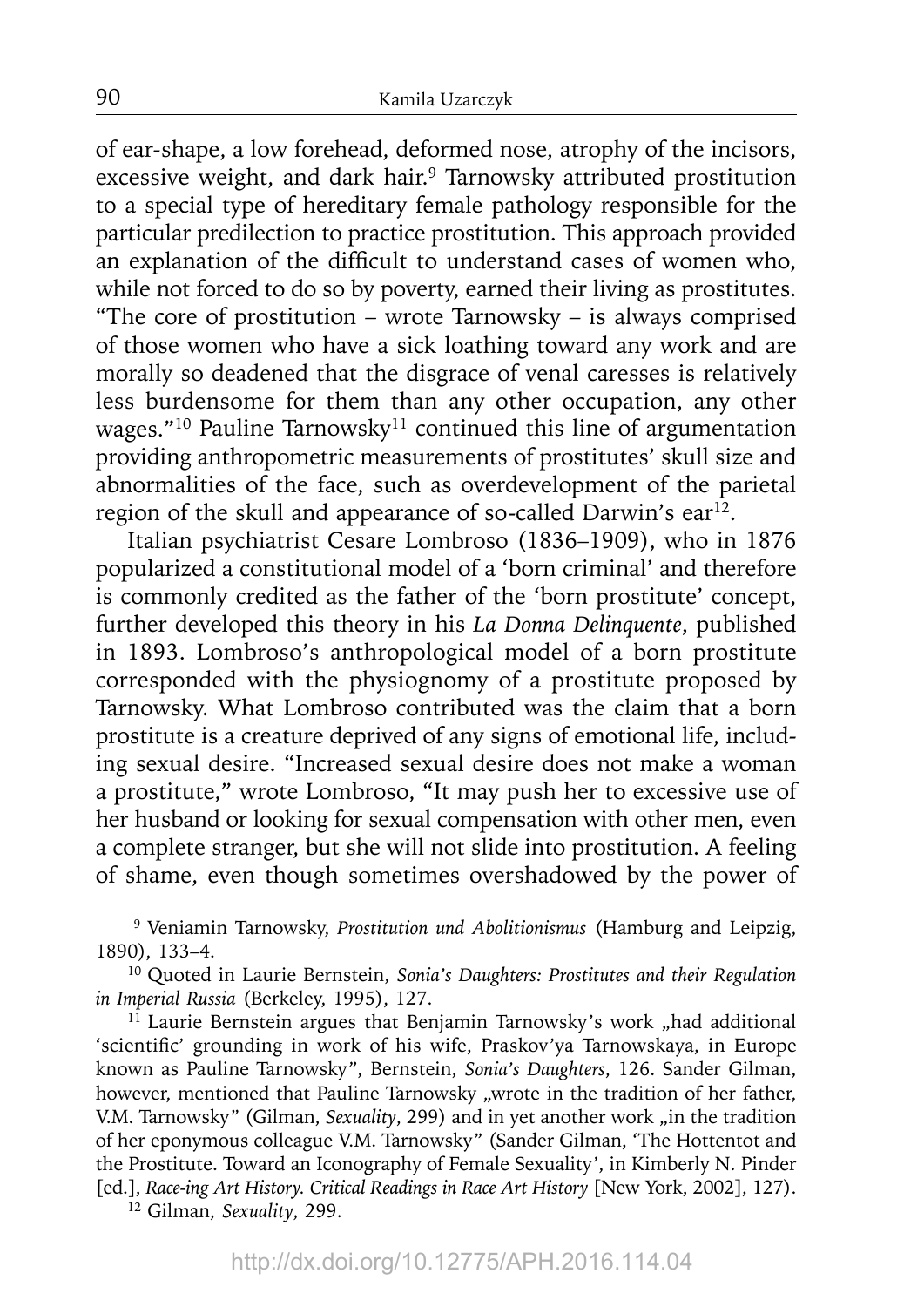desire, remains. If, despite sexual coldness, a woman falls into prostitution the reason is not promiscuity but a lack of moral sense. Sexual coldness is only aiding element, adaptation in the Darwinian sense, because a woman equipped with a higher sexual sensitivity would not stand a prostitute's life."13

Experts on prostitution such as Tarnowsky argued that an inborn female pathology cannot be changed and the only way to protect respectable segments of society from the threat of syphilis was strict control and surveillance. The nineteenth century system of regulation – with its tolerated brothels and compulsory police-medical control – expanded control over the life of women suspected of being a potential source of infection with STD. Thus, "the pursuit of scientific knowledge legitimized the establishment of technologies of power apparatuses for regimentation, surveillance, and control of female sexuality."14

Towards the end of the century, however, the failure of the regulatory system to control STDs became obvious to the majority of reformers worldwide. In her comprehensive analysis on prostitution in Polish lands Keely Stauter-Halsted pointed out that the lack of success in treating syphilis "helped affirm a growing sentiment in favour of segregating diseased women from the rest of 'clean' society. This preoccupation with labelling, documenting and isolating replaced the earlier emphasis on treatment, cure and reintegration of morally suspect women into the social mainstream."15 It could be argued, however, that regulation enhanced the stigmatization of the women registered rather than their rehabilitation and social reintegration. The efforts to find a remedy for syphilis were dictated by a fear of spreading the infection to the noble classes, not by sympathy for the fate of a prostitute. This became all the more true when the potentially dysgenic results of infection were articulated.

<sup>13</sup> Cesare Lombroso and Guglielmo Ferrero, *Kobieta jako zbrodniarka i prostytutka. Studia antropologiczne poprzedzone biologią i psychologią kobiety normalnej* (Warszawa, 1895), 462 (author's own translation from Polish into English).

<sup>14</sup> Paula Werth, 'Through the Prism of Prostitution: State, Society and Power', *Social History*, xix (1994), 1–15, here 12.

<sup>&</sup>lt;sup>15</sup> Keely Stauter-Halsted, 'The Physician and the Fallen Woman: Medicalizing Prostitution in the Polish Lands', *Journal of the History of Sexuality*, xx, 2 (2011), 271–90, here 283.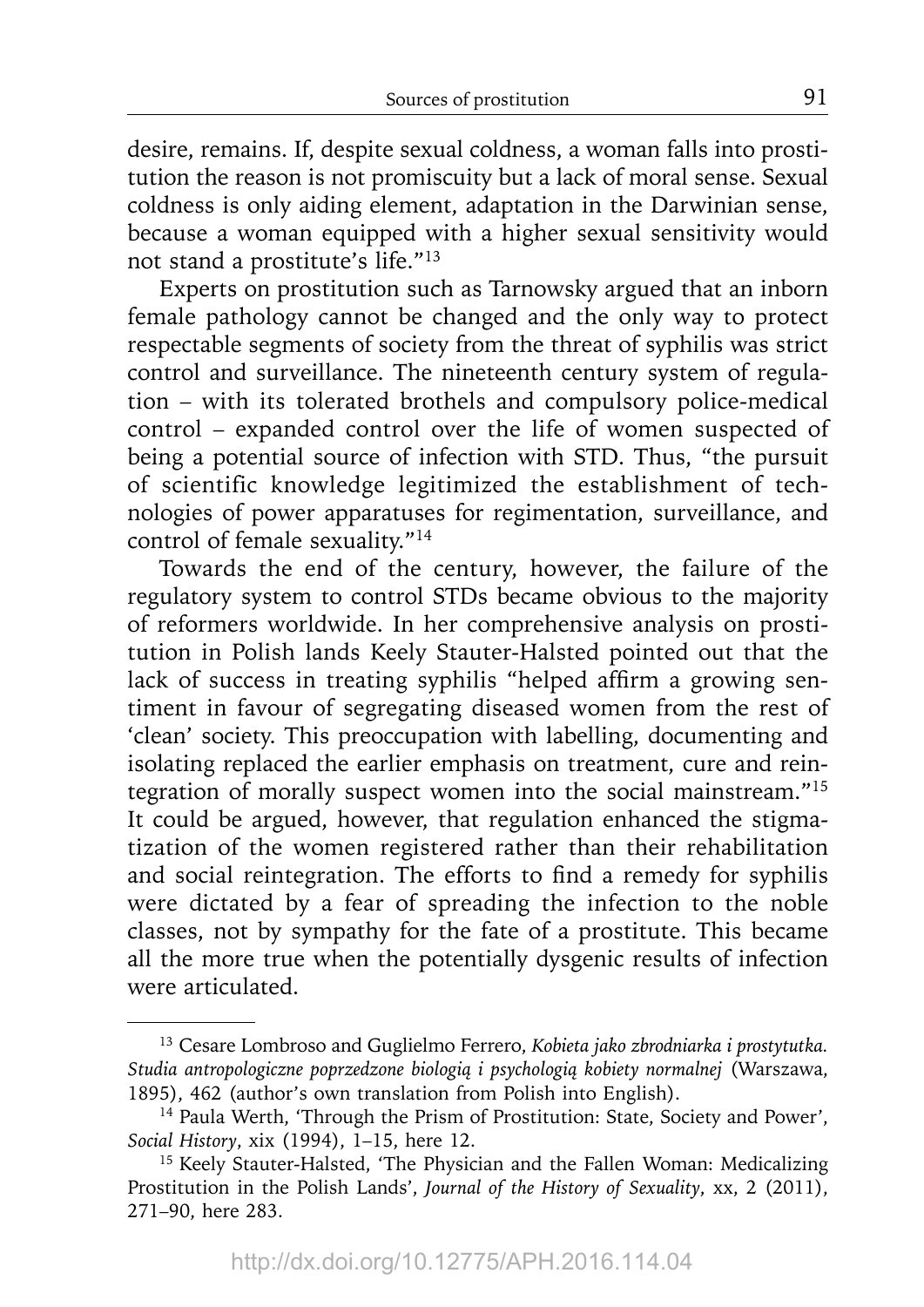At the end of the century, this newly acquired knowledge helped to establish organizations promoting sexual purity. As Mary E. Odem pointed out "already during the 1890s an increasing number of physicians expressed their support for the social purity campaign … Unlike female reformers they didn't focus on the sexual vulnerability of women but rather emphasized the health menace posed by illicit sexuality."16 Thus 'purity', as opposed to 'promiscuity', became the key word in the drive to prevent a nation from inevitable health deterioration and degeneration, and a eugenic program proposed in the early years of the twentieth century struck a chord with the social purity campaign. Polish intellectuals borrowed ideas that were popular in other countries and enthusiastically embarked on an anti-vice campaign.

#### III

#### A EUGENIC LINK17

In the early years of the twentieth century, periodicals such as *Zdrowie* [Health] or *Czystość* [Purity] became an important platform for public debate among Polish doctors, social workers and educators concerned with various aspects of hygiene and sexuality, and therefore became arenas for the incubation of eugenic ideas. The dysgenic effects of prostitution and sexually transmitted diseases were the primary concern of Poland's eugenic movement in its early years, and remained important in the following decades when the eugenic program broadened to include harsher negative eugenic measures. Polish physicians were continually alarmed by the dangerous increase in the number of individuals infected with sexually transmitted diseases, which affected both the quality and quantity of future generations. Physician Tomasz Welfle argued that "the devastating consequences of syphilis

<sup>16</sup> Mary E. Odem, *Delinquent daughters: Protecting and Policing Adolescent Female Sexuality in the United States 1885*–*1920* (Chapell Hill, 1995), 33.

<sup>&</sup>lt;sup>17</sup> Segments of this paragraph were first published in Kamila Uzarczyk, 'Stateoriented Eugenic Movements: Poland', in Marius Turda (ed.), *The History of East-Central European Eugenics, 1900*–*1945. Sources and Commentaries* (London, 2015); for more on the Polish eugenic movement see also the comprehensive study by Magdalena Gawin, *Rasa i nowoczesność. Historia polskiego ruchu eugenicznego 1880*–*1952* (Warszawa, 2003), and Michał Musielak*, Sterylizacja ludzi ze względów eugenicznych w Stanach Zjednoczonych, Niemczech i w Polsce (1899*–*1945)* (Poznań, 2008).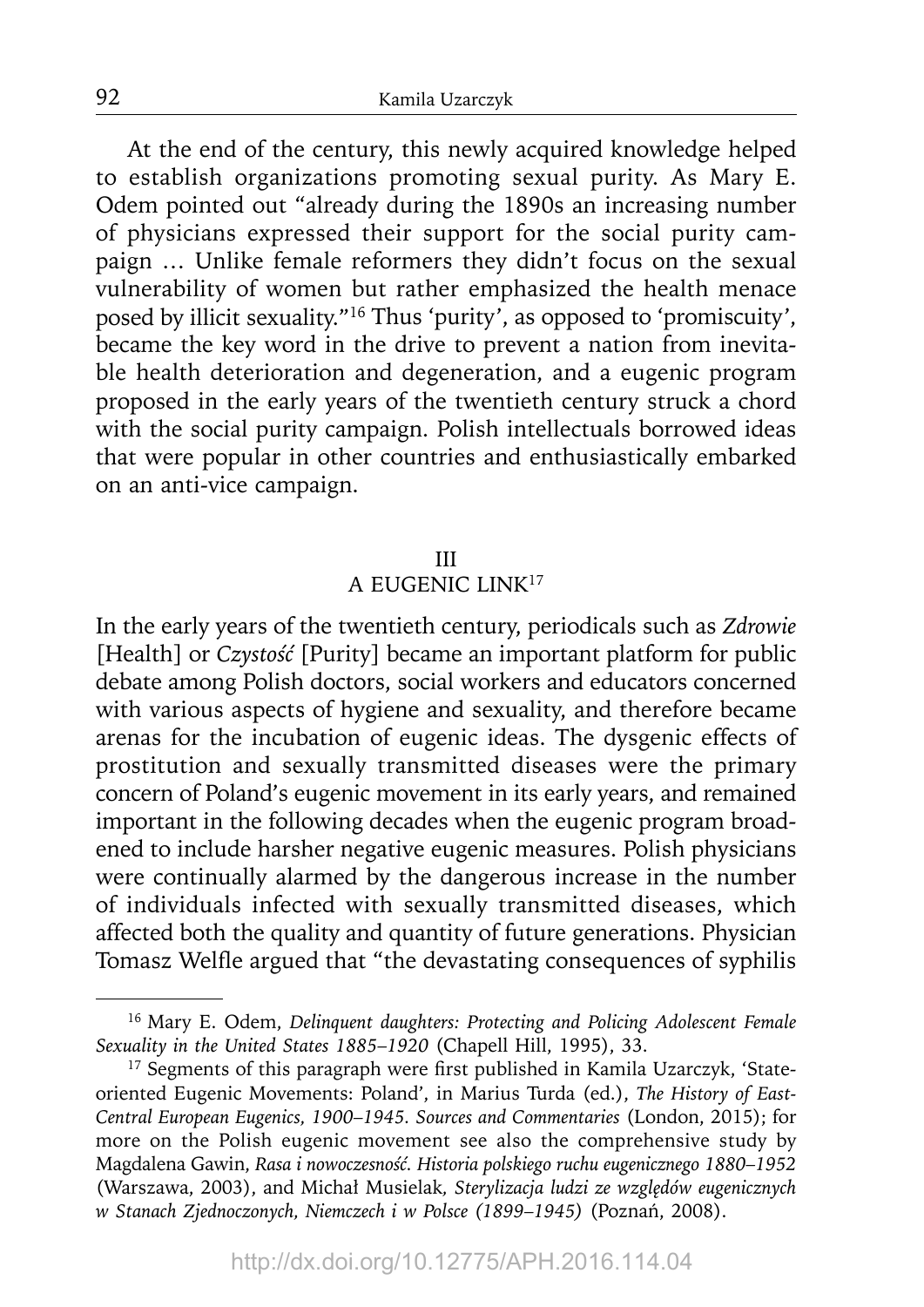affect not just one generation, but they are passed on to future generations and, therefore, damages caused [by the disease] are far more grievous than the rate of its spreading."18 According to his research, carried out in 1930, three per cent of newborns in Poland suffered from congenital syphilis and a large majority of them died prematurely, before their first year. Moreover, argued Welfle, around ten per cent of feeble-minded children were infected with syphilis.19 At the same time Leon Wernic, the president of Polish Eugenic Society, noted some beneficial effects of the STD epidemic in the more rapid disappearance of "the least valuable female psychic type: a prostitute,"20 who due to syphilitic contamination becomes sterile quickly. However, as he also noted, the undesirable effects of infection – infertility, frequent miscarriages, a high mortality rate or severe feeblemindedness of children of syphilitic parents – far outweighed the advantages and could lead to the extinction of eugenically valuable types. "Venereal diseases", argued Wernic, "threatened the health condition of fit individuals, characterized by a strong sexual desire. The weak (asthenia) types typically exhibited a weak sexual desire and therefore avoided infection. Exclusion of the fit individuals from procreation (because of infection and the resulting infertility) would worsen the prognosis as to the quality of future generations, because the unfit would dominate in the procreation of the human kind."21 The impact of sexually transmitted diseases on the health of the nation and the process of biological selection required that all possible measures be taken to prevent further deterioration.

The Polish eugenic program, as it developed in the early years of the twentieth century, embraced a set of preventive reforms traditionally belonging to the older movement of social hygiene. The link between the two movements came from the importance of heredity and concern with the biological condition of future generations. Social hygiene was clearly an outgrowth of the popular neo-Lamarckian

<sup>&</sup>lt;sup>18</sup> Tomasz Welfle, 'Przymiot jako czynnik dysgeniczny w społeczeństwie', *Zagadnienia Rasy*, 4 (1933), 240, quoted in Uzarczyk, 'State-oriented Eugenic Movements', 75. 19 *Ibidem*. For discussion on congenital syphilis see: Spongberg, *Feminizing* 

*Venereal Disease*, 143–59.

<sup>20</sup> Leon Wernic, 'Rola chorób wenerycznych w selekcji biologicznej', *Zagadnienia Rasy*, 1 (1936), 3–15, here 11.

<sup>21</sup>*Ibidem*.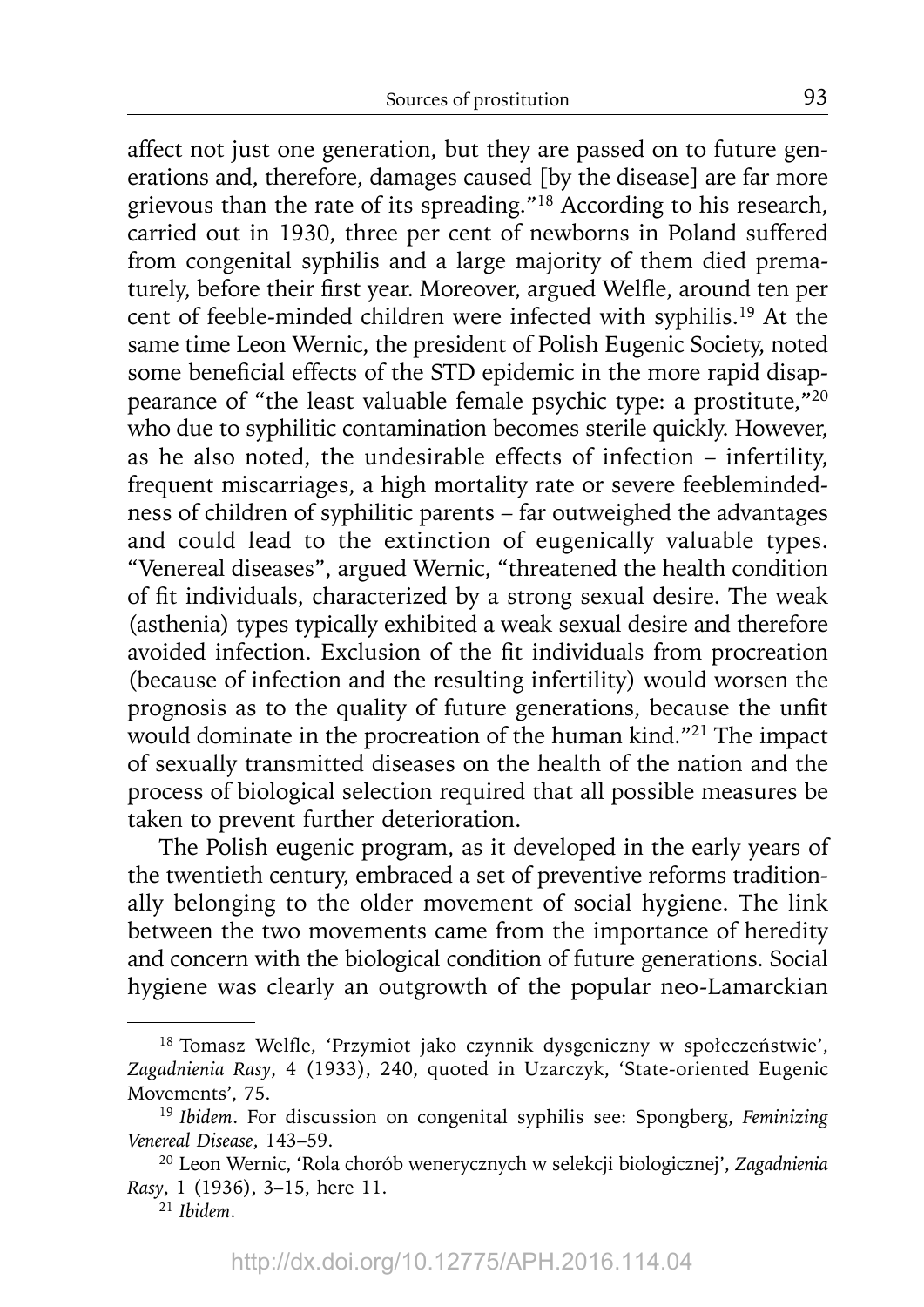theory of inheritance of acquired characteristics, whereas eugenics, in the strict sense, referred to the new discoveries in the science of genetic inheritance. Adherents of the neo-Lamarckian concept claimed that over the course of time and under improved social conditions and education, nurture would transform nature. The followers of the hereditary theory, based on Weismann's discoveries and the rediscovery of Mendel's laws of inheritance, maintained that biological endowment determined the nature of an individual, regardless of environmental influences, and that a genetic predilection to certain patterns of behaviour sooner or later comes to light.

#### IV

# NATURE VERSUS NURTURE

Although new discoveries in the field of heredity at the turn of the century gave a boost to biological determinism and the rise of the eugenic movement, the concept of a hereditary predisposition to prostitution gradually lost popularity among the intellectual elite. Nevertheless, in Poland the debate over prostitutes' backgrounds revealed a certain ambiguity. On one hand, a majority of authors explained prostitution in a socio-economic context, as the result of poverty and a poor social background; while on the other hand the same authors clearly did not entirely abandon the idea that hereditary pathological traits might push some women – though only a small percentage – to prostitution.

According to Leon Wernic, 40 per cent of prostitutes were forced into prostitution by poverty, 20 per cent due to their ignorance, and 10 per cent were seduced and abandoned by their lovers. Only a small percentage of prostitutes were hereditarily predisposed, and in this group the daughters of alcoholics and parents suffering from syphilis were especially destined to fall into prostitution.<sup>22</sup> A physician and Polish expert on prostitution, Józef Maćko, was similarly undecided and explained that:

In colloquial language a born prostitute is one who demonstrates weak moral standards, is not properly educated, easily manipulated, lazy

<sup>&</sup>lt;sup>22</sup> Zofia Daszyńska-Golińska, Zagadnienia polityki populacyjnej (Warszawa, 1927), 303.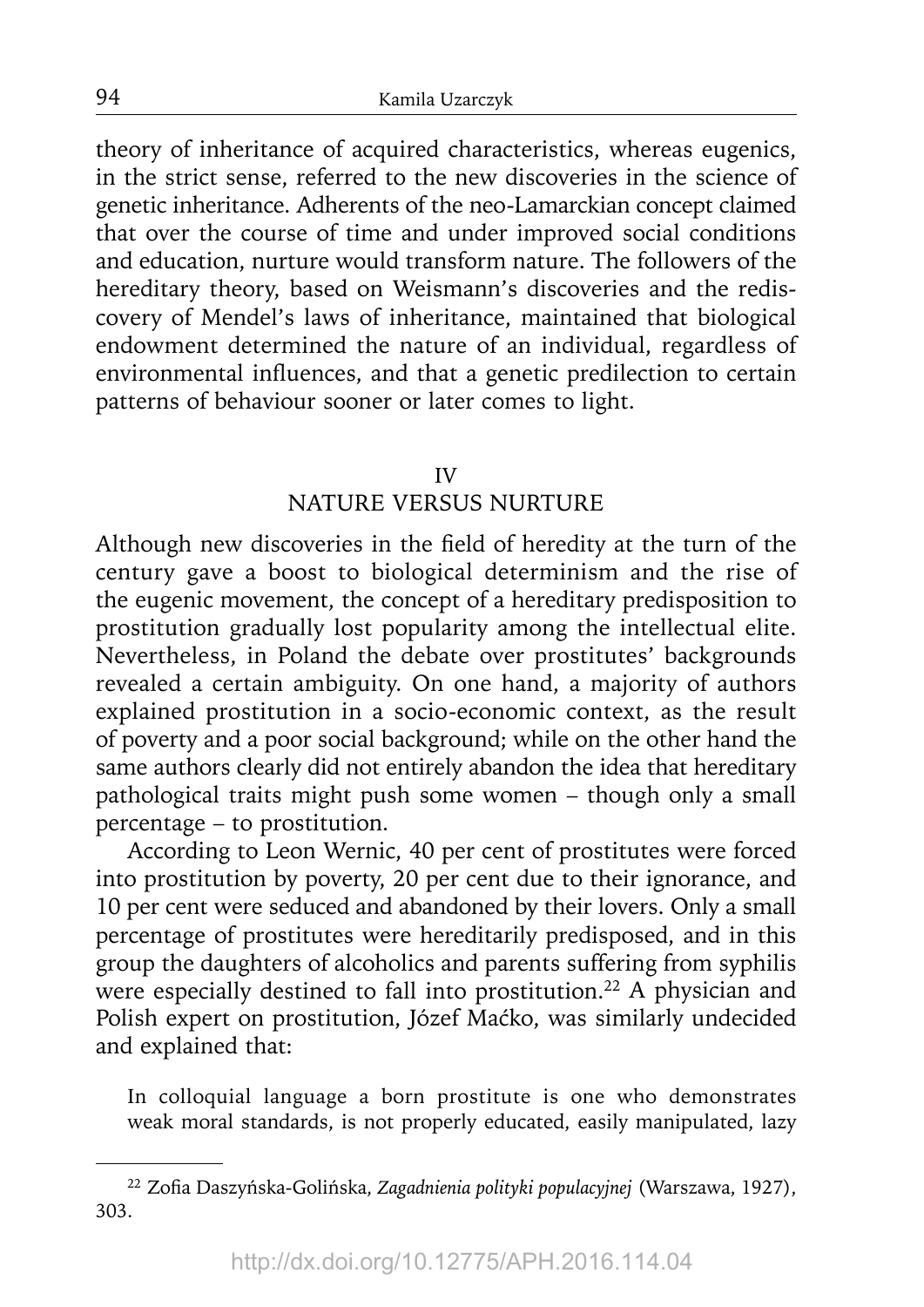and deceitful. But many of those whom we designate as a born prostitute slid into this humiliating condition because of poverty, their environment, and bad behavioural patterns. Only in a small proportion of these women can psychopathological traits be traced. … Only a very few women practice prostitution driven by their passion, although not for free.<sup>23</sup>

In his study on prostitution in Poland Maćko expressed the view that there were certain endogenic factors, such as excessive sexual drive, which increased the risk of sliding into prostitution, but he considered them to be of secondary importance. At the same time, however, he argued that:

One of the most important conditions predisposing one to prostitution is sexual psychopathy, and most of all paradoxical sexuality. This term relates to the condition when a strong sexual drive occurs too early or too late in life, at a totally inadequate age. There are cases of childhood satyriasis or nymphomania, in which even seven-year-old children demonstrate an excessive sexual drive rooted, indeed, in their nature and not the result of environmental influences.<sup>24</sup>

One of the studies on prostitutes' backgrounds which clearly favoured the theory of a hereditary predisposition to illicit sex was the research carried out in 1915 by the psychiatrist Maria Grzywo-Dąbrowska in a hospital for venereal diseases near Łódź. She examined 110 of the 587 prostitutes incarcerated in the hospital and, based on this sample, concluded that 65 per cent of the women studied showed signs of a hereditary predisposition to prostitution; in this group 15 per cent were clearly 'born prostitutes' and 50 per cent were hereditarily burdened with alcoholism and/or mental illnesses. The remaining 35 per cent<sup>25</sup> showed no hereditary pathological traits, but demonstrated certain acquired abnormalities (laziness, impulsive

<sup>23</sup> Józef Maćko, *Nierząd jako choroba społeczna* (Warszawa, 1938), 45.

<sup>24</sup>*Ibidem*, 49; this argument stood in obvious contradiction to Lombroso's picture of a born prostitute as a creature deprived of passion and sexual desire. In his earlier publication Maćko mentioned that "a born prostitute remains so her entire life and there is no way to bring her back to a respectable life", see Józef Maćko, *Prostytucja. Nierząd* – *handel żywym towarem* – *pornografi a ze stanowiska historii, etyki, higieny i prawa* (Warszawa, 1927), 65.

 $25$  The data from this study were quoted by Halina Siemieńska, 'Metody wychowawczo-poprawcze w zakresie zwalczania nierządu', *Praca i Opieka Społeczna*, 2 (1933), 156–63.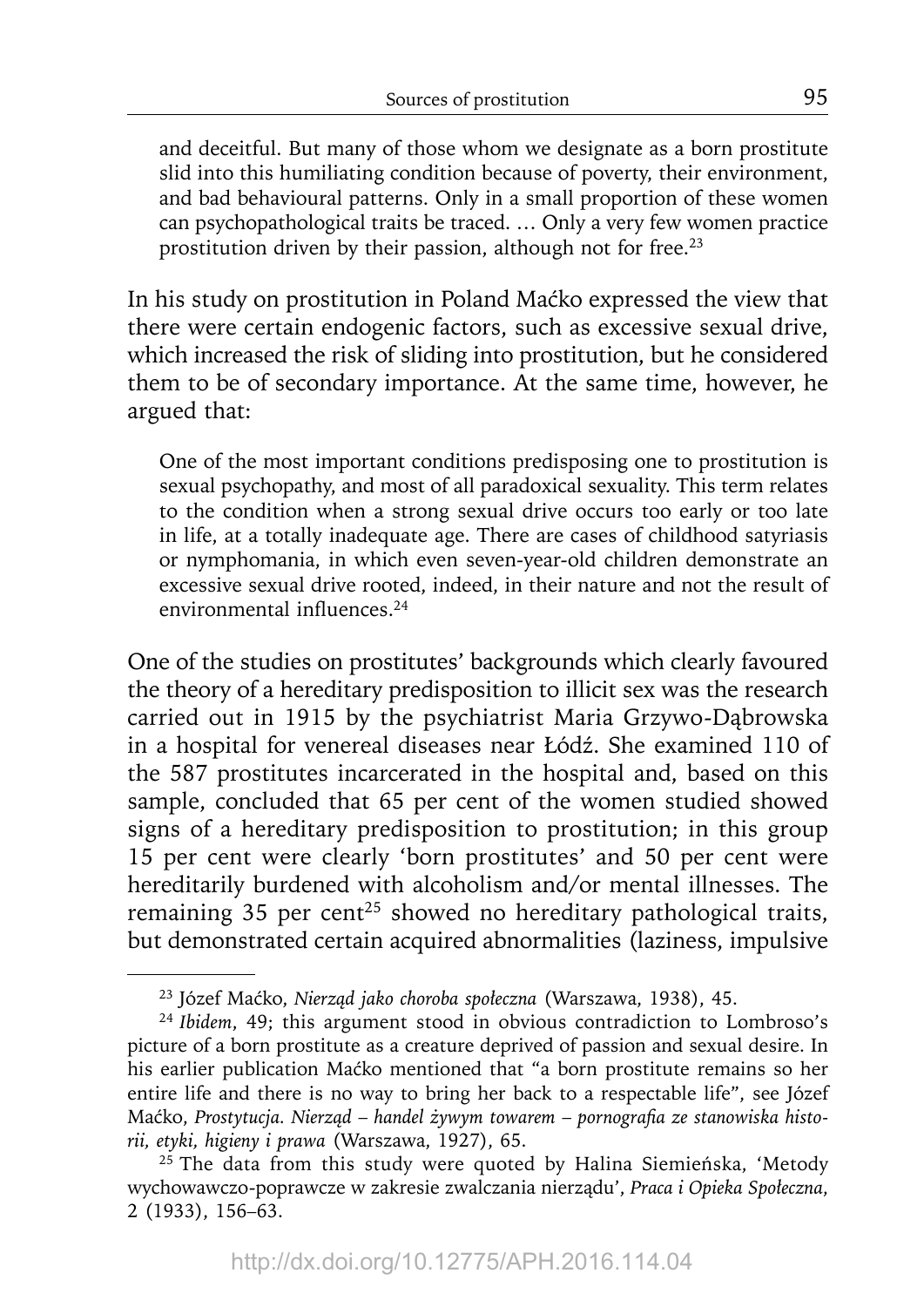reactions, deceitfulness etc.).<sup>26</sup> "Environmental factors might force a woman to become a prostitute," she remarked, "but living conditions alone do not explain why she becomes a professional prostitute for life. In such cases there are special traits of character predisposing to prostitution. … It is commonly accepted in psychiatry, she concluded, that certain individuals are predisposed to mental disorders and in such cases nervous collapse, contagious diseases etc. may cause serious mental illness. I wonder if, similarly, a predisposition to prostitution is not congenital in some persons who are hereditarily burdened and degenerated and therefore easily slide into prostitution."<sup>27</sup>

Nevertheless, in the early years of the twentieth century the theory of a 'born prostitute' was clearly in decline, and in Poland as well many authors stressed that certain pathological traits found in prostitutes, and formerly seen as inborn qualities, were in fact acquired characteristics and the result of practicing prostitution. However, there was a common agreement that alcoholism, mental illnesses, and feeble-mindedness, considered as hereditarily transmitted in 70 per cent of cases, were factors predisposing a woman to prostitution. Feeble-minded women, some physicians argued, usually demonstrate an excessive sexual desire; according to Józef Maćko in some cases it manifests itself in compulsive masturbation, in others in vulgar language or scenes of jealousy etc. Since women were seen as incapable of resisting their instinctive sexual passions, they were an easy prey to procurers. "The facts are striking and prove that in women sexual desire is controlled by a big brain, whereas in men by secondary brain centres"<sup>28</sup>, wrote Maćko.

As Paula Bartley pointed out, "in the case of women, feeblemindedness was associated with the crimes of immorality and prostitution. In turn immorality and prostitution were associated with feeble-mindedness, making it difficult to separate cause and effect. Nevertheless, not all prostitutes were thought to be feeble-minded; the successful, those who serviced the middle and upper classes and those … who operated in higher social milieu, were considered in full control of their wits."29 Economically successful prostitutes did not

<sup>26</sup> Maria Grzywo-Dąbrowska, *Psychologia prostytutki* (Warszawa, 1928), 13.

<sup>27</sup>*Ibidem*, 70.

<sup>28</sup> Maćko, *Nierząd*, 70.

<sup>29</sup> Paula Bartley, *Prostitution. Prevention and Reform in England 1860–1914* (London and New York, 2000), 125.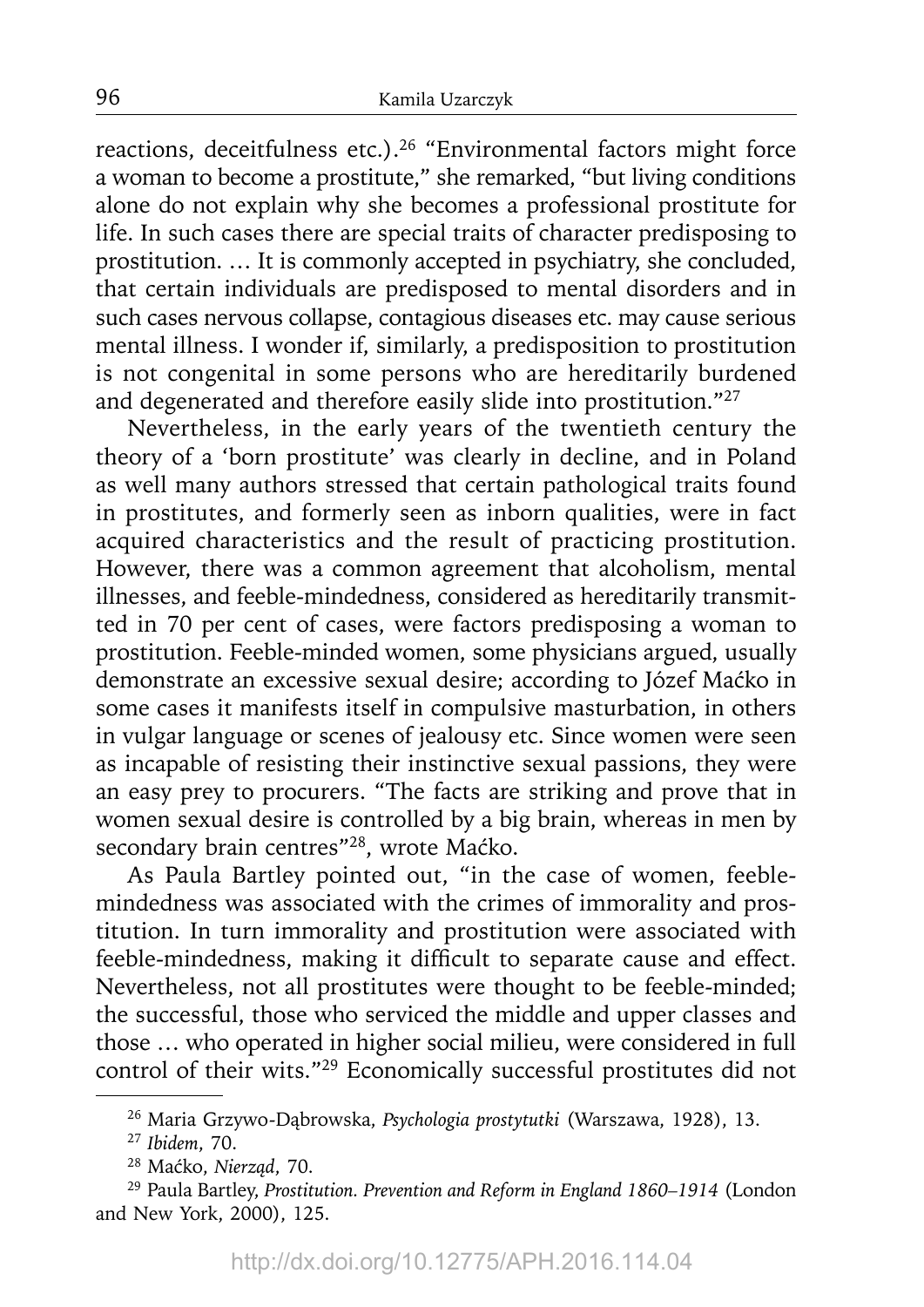fall into the category of degenerates. As one of the physicians assumed "the woman who is a professional prostitute is seldom feeble-minded, while casual prostitutes, women who are prostitutes only when other means of livelihoods fail … are frequently feeble-minded."30

Women were regarded in general, when compared to men, as mentally underdeveloped creatures. Their intellectual inferiority meant that they were not capable of controlling their affections and therefore men "as a partner more sound of mind should usually be considered responsible for seduction."31 The narrative of seduction was popular in both medical writings and in the turn-of-the-century novel.32 Typically, the seducer was a married, middle-class man of a certain status, and his victim belonged to the impoverished working class milieu. To quote Carol Walkowitz: "Construction of a prostitute as a victim strengthened the determination to control prostitution. … The construction of a prostitute as an innocent, wounded body in combination with moralist discourse implies that prostitutes can be treated sympathetically only if they can be positioned as victims of social or psychological maladjustment, trauma, or force."33 Scientific studies served to prove the traumatic experiences of prostitutes' childhood and youth.

In Poland the most comprehensive research project was carried out between 1934 and 1939 on a group of 600 registered Warsaw prostitutes. The author of the project, Irena Surmacka, adhered to the view of the importance of prostitutes' social background, pointing out that the "living conditions of the women subjected to examination were so far from average that one shouldn't doubt that there was a direct link between standard of living and prostitution."34 Interestingly, she claimed that in Jewish families "it was not poverty and economic conditions that played the decisive role in a girl's fall into disgrace, but a specific tragic dynamic of the family relationship ... most of all

<sup>30</sup>*Ibidem*.

<sup>31</sup> Maćko, *Nierząd*, 68.

<sup>32</sup> See Kamila Uzarczyk, '"Sonjas Töchter": Die Darstellung der Prostitution in der polnischen Literatur des 19. und 20. Jahrhunderts', *Historie. Jahrbuch des Zentrums für Historische Forschung der Polnischen Akademie der Wissenschaften*, iii (2009/10), 166–81.

<sup>33</sup> Carol Wolkowitz, *Bodies at Work* (London, 2006), 143.

<sup>34</sup> Irena Surmacka, 'Charakterystyka prostytutek warszawskich w świetle ankiety', *Zagadnienia Rasy*, 4 (1936), 315–48, here 346.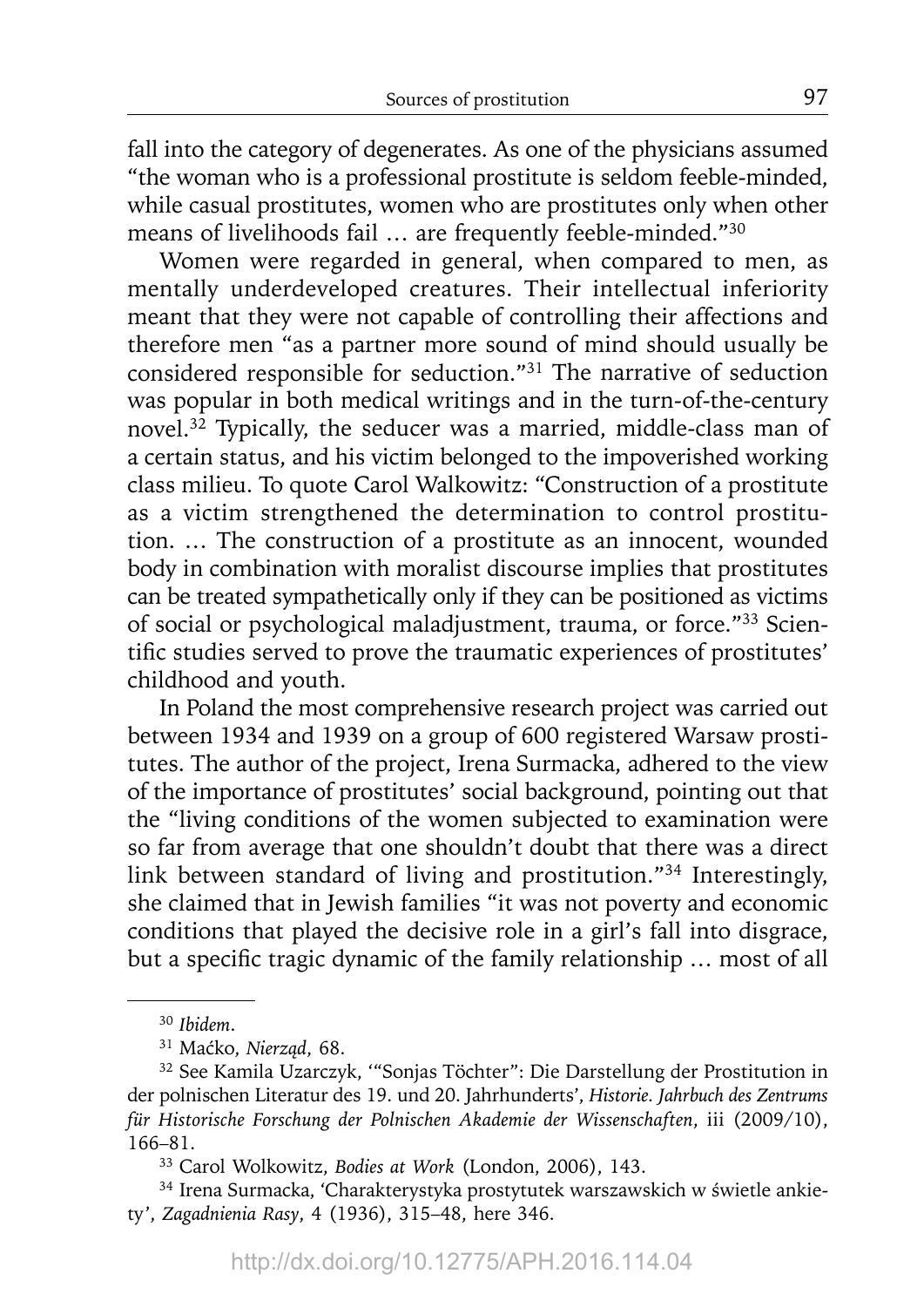a disruption of family ties due to the emigration of the fathers and husbands of the examined women to Palestine, France, Argentina, and to a lesser extent America. Besides," continued Surmacka, "in Jewish circles there is a different problem – that of mental illnesses that are almost non-existent in examined Christian families. … In one of the local families, out of seven siblings two brothers were mentally ill (and hospitalized), one sister as well, one brother "sexually degenerated" and the informant practiced prostitution."35 Thus, Surmacka linked prostitution not only to a hereditary pathology of mental illness, but also to a supposed hereditary-racial predisposition toward mental illness.

Similarly as many other authors, Surmacka maintained the possibility that "cases of prostitutes meeting the criteria of a born prostitute could certainly be found",36 but fundamentally she collected an array of data supporting the socio-economic model of explaining prostitution. She distinguished two main categories of public women: those 'educated to be prostitutes', which encompassed working class women who were born in the city and grew up in an unfavourable, corrupting social environment, and 'uneducated prostitutes' a group comprised of inexperienced newcomers from rural areas, whose arrival to the industrial urban world, with its night clubs, brothels and procurers lurking in wait for naive young women, caused their fall into disgrace. Among the factors that increased the risk of entering into prostitution she listed the death of one or both parents in a girl's childhood years, the disruption of family ties, chronic unemployment of a family provider, little or no education, alcoholism, a prostitute mother, premature separation from the family, and sudden loss of job. In the light of statistical data for 1938, as many as 75 per cent of the Warsaw prostitutes had been previously employed as domestic servants, workers, needlewomen, shop assistants, waitresses and milliners. The remaining 25 per cent had never worked, and this group consisted mostly of the women who fell into prostitution as children.<sup>37</sup> According to this survey only two per cent of Warsaw prostitutes gave up their previous jobs and took up prostitution voluntarily.<sup>38</sup>

<sup>35</sup>*Ibidem*, 325–6.

<sup>36</sup>*Ibidem*, 347.

<sup>37</sup> Maćko, *Nierząd*, 54.

<sup>38</sup> Surmacka, 'Charakterystyka prostytutek', 347–8.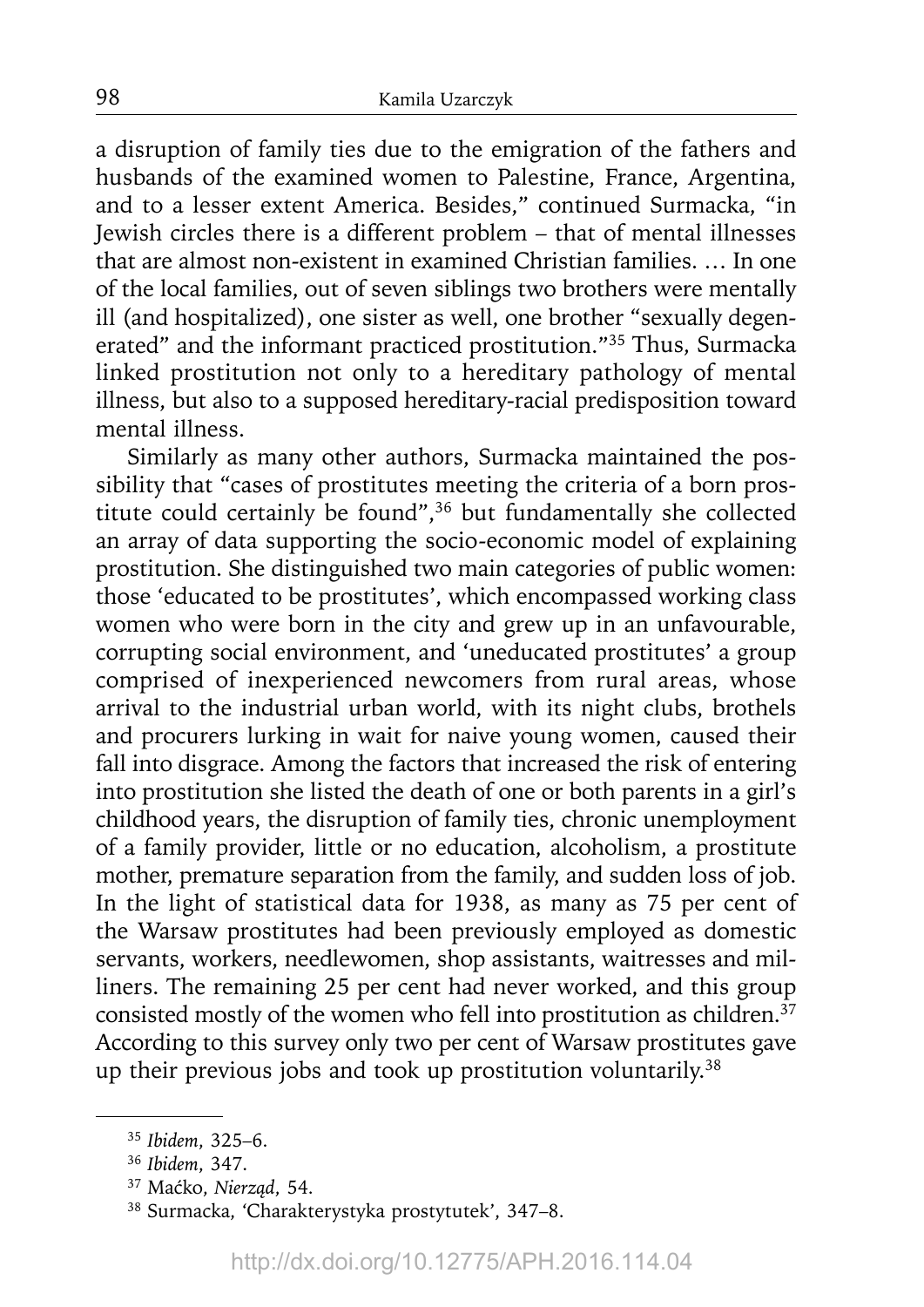Surveys usually specified the average age of prostitutes as between 15 and 40 and emphasized illiteracy as common in this group. According to Irena Surmacka this was due the fact that the social age of prostitutes was six to eight years higher than their biological age, which meant that they were forced to undertake economic duties prematurely, at the cost of their education and professional training.<sup>39</sup>

This collective profile of the social background of Polish prostitutes corresponded with similar reports and studies carried out in other countries. From all these accounts it seems clear that the highest percentage of prostitutes came from extremely poor working class families. However, as Ruth Rosen noted:

Prostitution was not simply 'caused' by poverty but represented an integral part of the culture determined by poverty. Poverty directly affected women's choices to enter into prostitution in several important ways. The low wages paid to women workers, the sudden changes in family income status, and a desire for upward mobility were some of the important economic factors influencing women's decisions to practice prostitution.<sup>40</sup>

Research into prostitution in various countries led historians of the field to similar conclusions. Laurie Bernstein, in her study on prostitution in Russia, confirmed that, "instances where women turned to prostitution for reasons as noble or as desperate as those of Sonia, who sold herself to keep her family from starving, were not unknown. Nevertheless, they appear much less frequently than situations wherein prostitution was a conscious attempt not simply to survive, but to live what was perceived as a better life."<sup>41</sup>

# V

# BACK TO A RESPECTABLE LIFE

Studies on prostitutes' social background provided reformers with arguments in support of various reformatory and educational programs for destitute girls and women. However "their goal was to transform individuals, and to help each personally make his or her own way to

<sup>39</sup> Irena Surmacka, 'Wiek społeczny a degradacja w świetle badań nad nierządem', *Praca i Opieka Społeczna*, 1 (1938), 27–9, here 28.

<sup>40</sup> Ruth Rosen, *Lost Sisterhood. Prostitution in America 1900–1918* (Baltimore, 1982), 147.

<sup>41</sup> Bernstein, *Sonia's Daughters*, 142.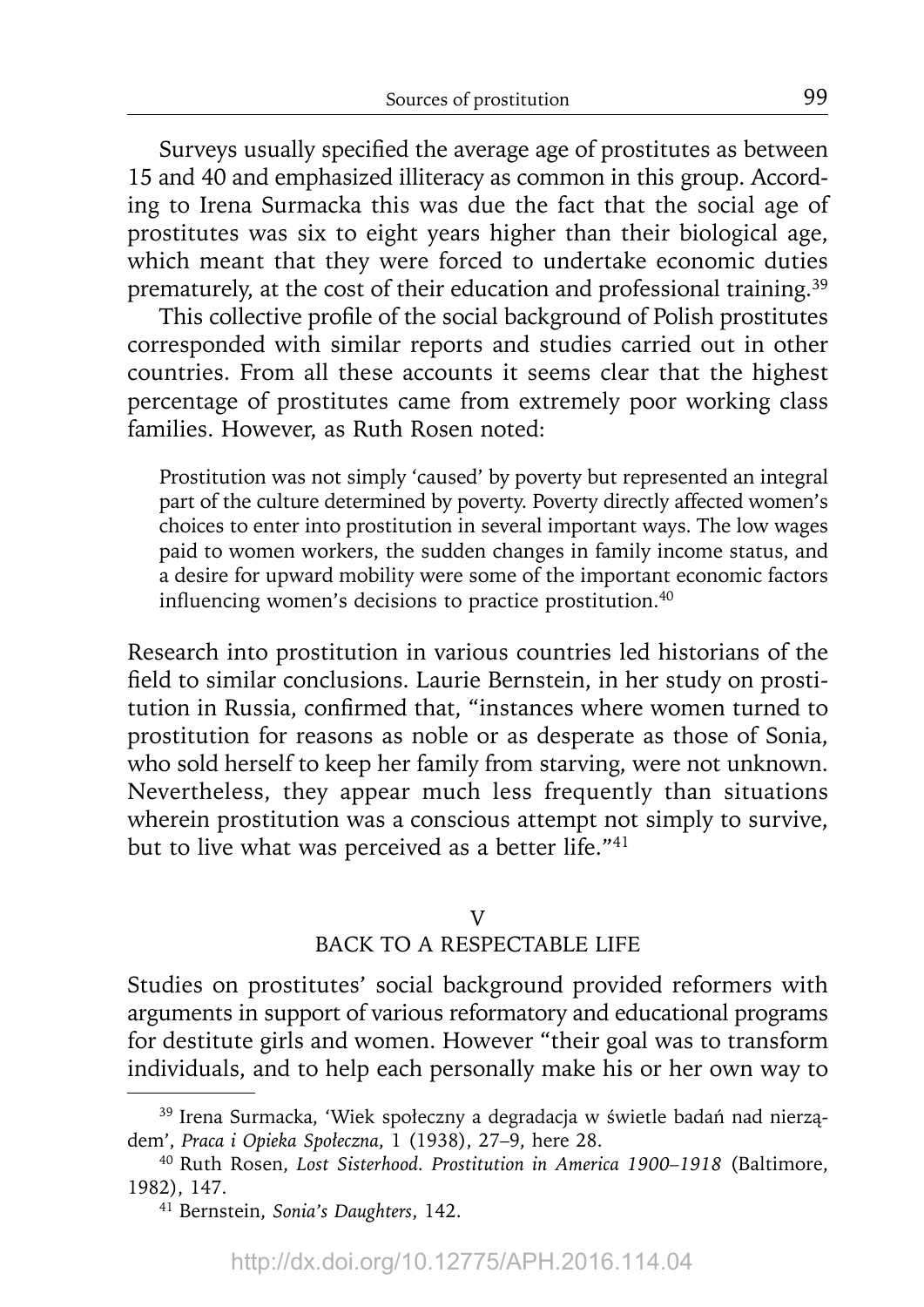the 'throne of Grace'. Only secondarily did they want to reform society in order to ease the individual's path to salvation."42 Institutions established for the rehabilitation and moral education of 'fallen women' offered a mixture of religious life and job training, mainly in industry-related professions and household work, in order to educate proper working-class wives.43 Girls who were categorized as prostitutes or morally debased and at risk of entering the business were deprived of the possibility of obtaining better education, and thus a chance for higher earnings and desired upward mobility. This scheme of re-education was put into practice in many countries and, as Linda Mahood pointed out, "reformers hoped that inmates would embrace middle-class values such as family, cleanliness, chastity, domesticity and appropriate feminine gender roles. Philanthropy ... was an act of authority that created a dependent relationship between the poor and the rich."44

In Poland in the years 1932–7 reformatory institutions for former prostitutes and girls at risk received 5,171 inmates, of whom – as the author of the report claimed – 50 per cent "kept up a respectable lifestyle" after having left the reformatory home.<sup>45</sup> Almost all of these institutions were religious in character, run either by the religious orders of Magdalene or Nuns of the Good Shepard, and religious societies such as the Catholic Society for the Protection of Women (founded in 1900) or Jewish Society for the Protection of Women (founded in 1904). Long isolation from the outside world and a work period of from one to four years, together with a disciplined lifestyle, were aimed at restoring the dignity of these 'fallen women'. The draft of regulations in one of such institutions, the House of Providence, gives us a hint of the methods used and recommended teaching curriculum:

| 5.30 | inmates wake up, get dressed, do their beds, pray |
|------|---------------------------------------------------|
| 6.30 | morning mass                                      |
| 7.30 | breakfast                                         |

42 Littlewood and Mahood, 'Prostitutes, Magdalenes and Wayward Girls', 161.

<sup>43</sup> In Poland surveys showed that domestic servants were highly at risk of falling into prostitution and Polish reformers did not recommend training for maids.

44 Linda Mahood, *The Magdalene. Prostitution in the 19th century* (London and New York, 1990), 102.<br><sup>45</sup> According to the report of 1938, out of 23 reformatories in the country only

two were non-religious. Central Archives of Modern Records [Polish: Archiwum Akt Nowych, hereinafter: AAN], Ministerstwo Opieki Społecznej, sign. 456, pp. 1–7.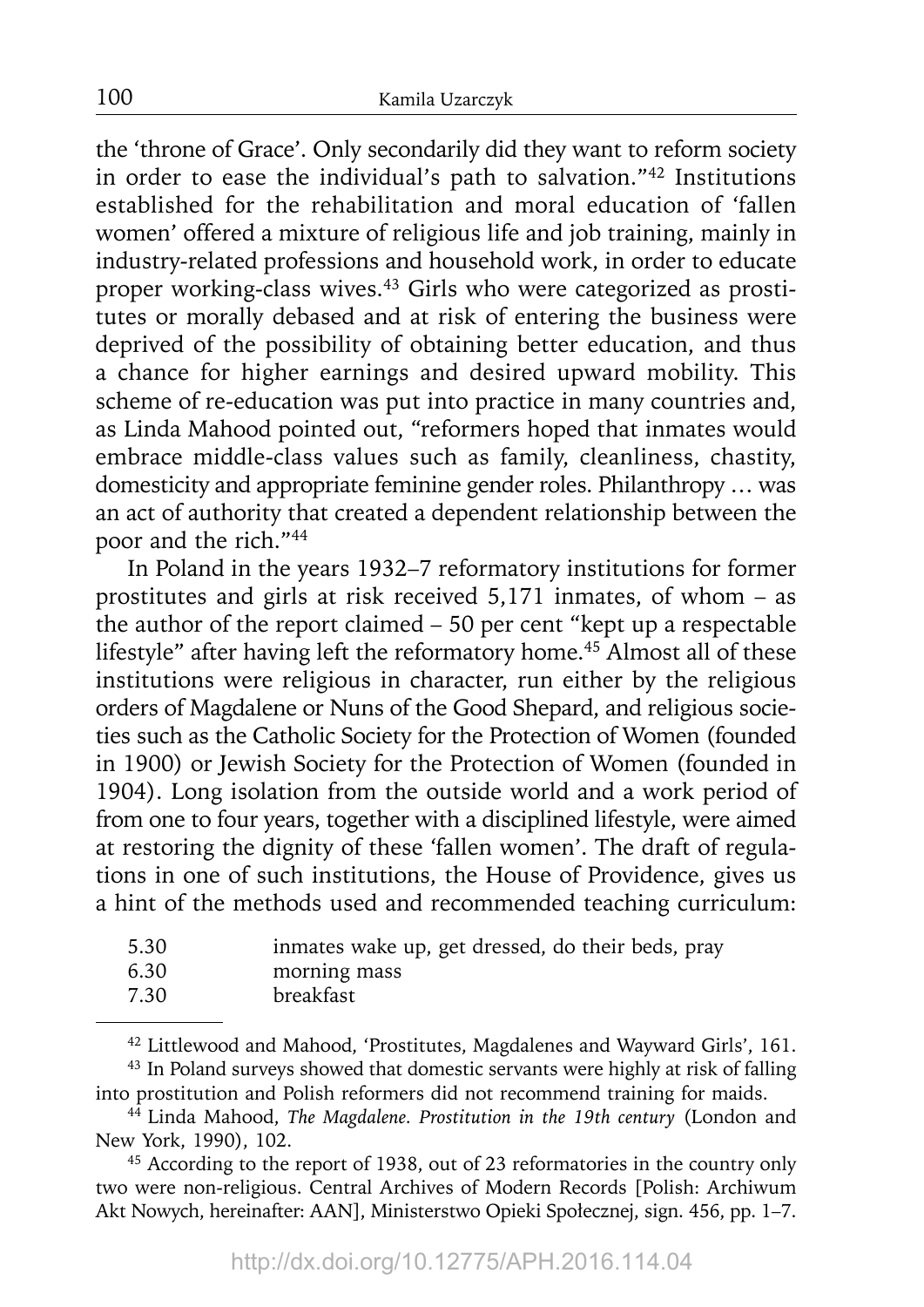| $8.00 - 9.00$                                                    | inmates tidy up their rooms and common space |
|------------------------------------------------------------------|----------------------------------------------|
| $9.00 - 12.00$                                                   | handicrafts and learning                     |
| 12.00–13.30                                                      | dinner and resting time                      |
| 13.30-18.00                                                      | work and learning                            |
| 18.30                                                            | supper                                       |
| 19.00–20.00                                                      | individual courses, reading, choir singing   |
| 20.30                                                            | prayer and sleep                             |
| On Sunday and church holidays: reading, dressmaking courses, and |                                              |
| excursions <sup>46</sup>                                         |                                              |

The striking resemblance between the organization of a lifestyle in reformatories and general hospitals reminds one of the primary character of these institutions, which were more concerned with "sweeping disorder from the streets" and protecting existing values than anything else. In the same way that the early modern 'undeserving poor' were seen as a threat to the established social order, so too a "prostitute's dangerous sexual autonomy … was contrary to bourgeois expectations of natural feminine decorum and dependence. … Written on the prostitute's body was not only unruly sexual desire and sex as a disruptive force, but also fear of rebellion, revolution and non-conformity."47

This rigorous organization of life in religious reformatory institutions met with some criticism in the early 1930s. Some of the female reformers stressed that re-education programs should be constructed according to the individual needs of the inmates and free of preaching. Instead, an aesthetic environment, friendly staff, and system of rewards for personal achievements and good behaviour would be more effective in helping to restore self-respect. The first lay institution of this kind in Poland, the Voluntary Workhouse founded in Warsaw in 1933 on the initiative of the Association of Women's Civil Work, sought to put the ideals of modern pedagogy into practice. The inmates were free to leave and receive guests with the permission of the management, and they were also paid for their work. It was strongly recommended that they be treated kindly and with respect and to avoid the impression that the reformatory served as a form of punishment.<sup>48</sup> As in the old style reformatories, the girls

<sup>46</sup> AAN, Ministerstwo Opieki Społecznej, sign. 457.

<sup>47</sup> Wolkowitz, *Bodies*, 122.

<sup>48</sup> Halina Siemieńska, 'Dom Pracy Dobrowolnej (placówka rehabilitacyjna ZPOK)', *Praca i Opieka Społeczna*, 4 (1936), 378–81, here 378.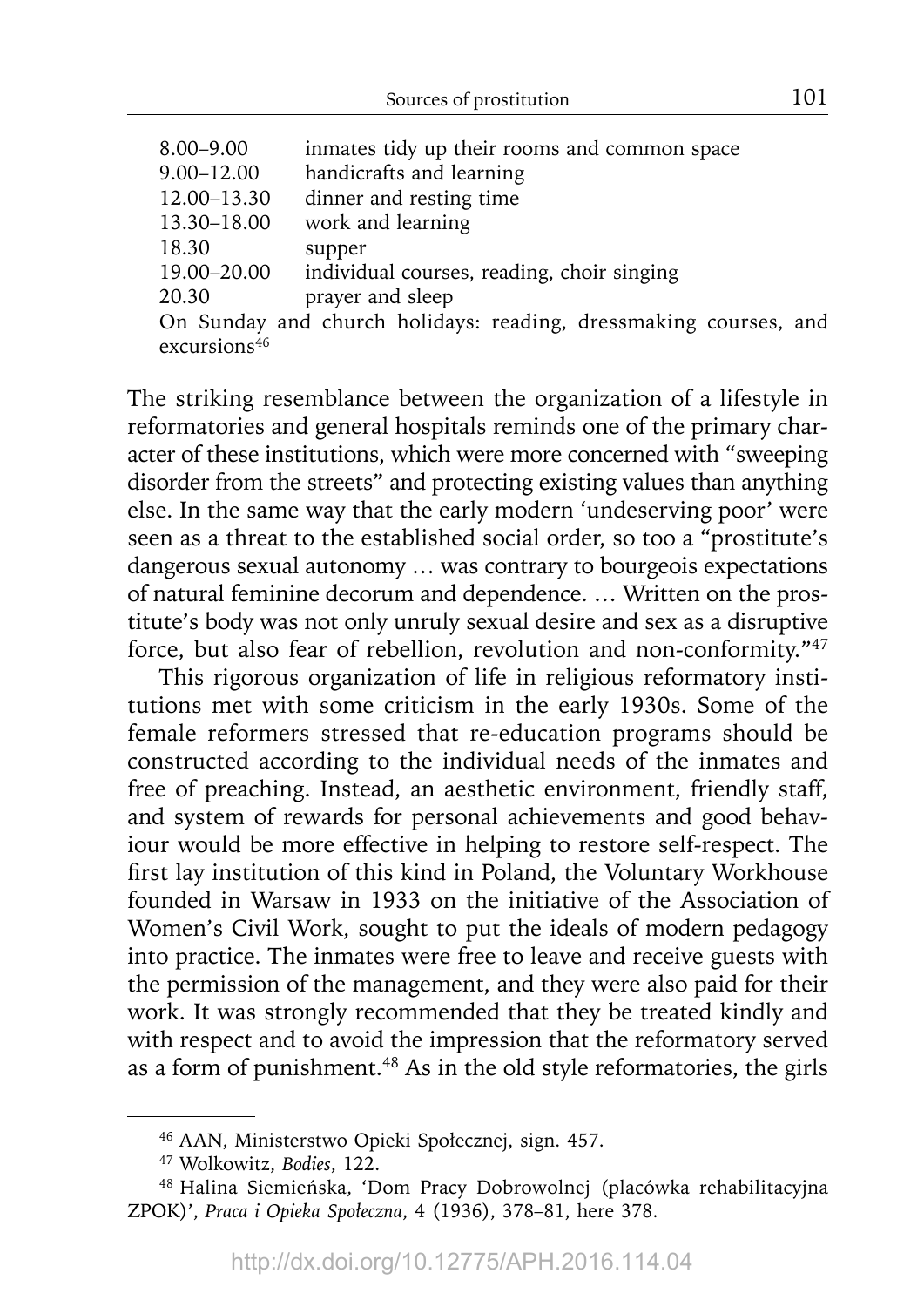were supposed to learn practical skills that would enable them to earn their living afterwards. As Linda Mahood pointed out, in many countries reformers recommended "training in domestic service and other forms of work that were subject to patriarchal supervision or parental discipline."<sup>49</sup> This tendency, however, did not find much support among Polish reformers, as surveys indicated that one-fifth of prostitutes had previously been employed as domestic servants and that this environment was seen as the greatest threat, especially for the innocent rural girls who most often took up this job. "Girls from villages or provincial towns, who were subjects of the study, usually left their family home at the age of 13 with the idea of supporting themselves as domestic servants. … They ended up in a totally strange milieu. A farmer-emigrant who finds a job in a farm abroad or a worker who finds a job in his social milieu does not experience such a feeling of alienation."<sup>50</sup> The dangerous urban environment proved to have a poisonous influence. Authors stressed that the striking contrast between rural girls' everyday life in the country and the bourgeois lifestyle in the city must sooner or later lead to confusion and evoke a strong desire for upward mobility. According to this view, a combination of the vision of a better life and naiveté made provincial girls an easy target, both for *pater familias* and younger male members of the family as well as for professional procurers.

Reformatories, railway missions and female police, $5\overline{1}$  established in Warsaw in 1924 and charged with the task of counteracting prostitution and other sex-related offences, were created to protect girls from fall and as a replacement for the former decency police. In effect all this led to the increased supervision or policing not only of professional prostitutes, but of females in general.52 Thus the process

<sup>49</sup> Mahood, *The Magdalene*, 73.

<sup>50</sup> Surmacka, 'Wiek społeczny', 28.

<sup>51</sup> See Stanisława Paleolog, *The Women Police of Poland 1925–1939* (London, 1957).

<sup>52</sup> On 31 August 1938 a young woman lodged a complaint against exaggerated activities of Catholic Society for the Protection of Women. While travelling during her holiday time she wanted to stay in one of the homes run by the Society and was subjected to compulsory police control. She was appalled by the treatment she had received and accused Society's activists for causing nervous distress also in her family members who were contacted by the police in order to confirm the woman's identity. AAN, Komenda Główna Policji Państwowej, sign. 223, p. 78.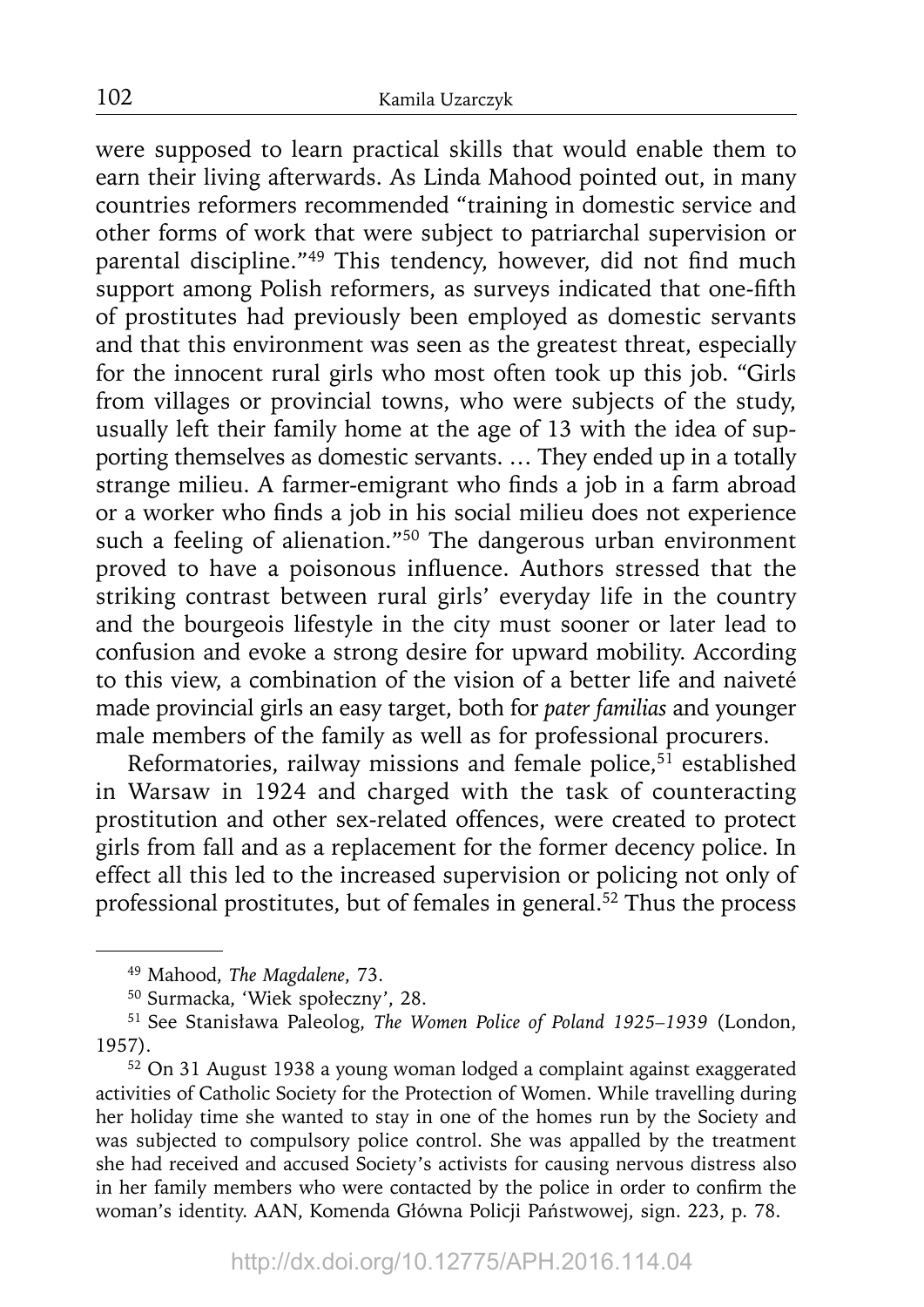was similar to what Linda Mahood described in her monograph on prostitution in Scotland:

The reformist program designed to save women from the criminal justice system resulted in expansion of the entire control system, which began to include more women of a greater age range and type of offences. … The process thereby became more interventionist, as at the beginning of the nineteenth century a greater percentage of the female working class population became potential clients. … Finally each institution supplemented rather than replaced existing institutions and each evolved 'experts', who established monopolistic claims over a select population of clients.<sup>53</sup>

#### VII

# FROM PROSTITUTION PANIC TO REGULATION IN DISGUISE

Health officials' concern with an STD epidemic and their vision of a prostitute as the seat of infection provoked a social response in adequate to the real threat. In the immediate aftermath of the Great War, surveys indeed showed that the number of sexually transmitted diseases was dangerously rising, but they also emphasized that only about ten per cent of the infected were prostitutes.<sup>54</sup> "Widespread alarm about venereal diseases," noted Ruth Rosen, "may indicate not an epidemic but the public's heightened awareness and magnified fears of VD signs and consequences."55 Contemporary press coverage of the issue nurtured the fear of a 'prostitution epidemic', even though, due to the scarcity of reliable sources, it was impossible to estimate the actual number of prostitutes in the country. In 1938 Józef Maćko calculated the number of registered prostitutes at about 13,000, among whom 36 per cent were infected with VD.<sup>56</sup> But clandestine prostitution was beyond the reach of official statistics and, according to one of the zealous anti-vice campaigners, the actual numbers might have been even twenty times as high as those given by official sources.<sup>57</sup>

<sup>53</sup> Mahood, *The Magdalene*, 159.

<sup>54</sup> Maćko, *Nierząd*, 85. 55 Rosen, *Lost Sisterhood*, 39.

<sup>56</sup> Maćko, *Nierząd*, 55; another anti-vice campaigner claimed in 1938 that only ten per cent of prostitutes were actually registered, Wanda Woytowicz-Grabińska, *Walka z nierządem i chorobami wenerycznymi* (Warszawa, 1938), 19. 57 Leon Wernic, 'Sprawa ludności w Polsce a choroby weneryczne', *Zagadnienia* 

*Rasy*, 3 (1920), 3–7, here 7.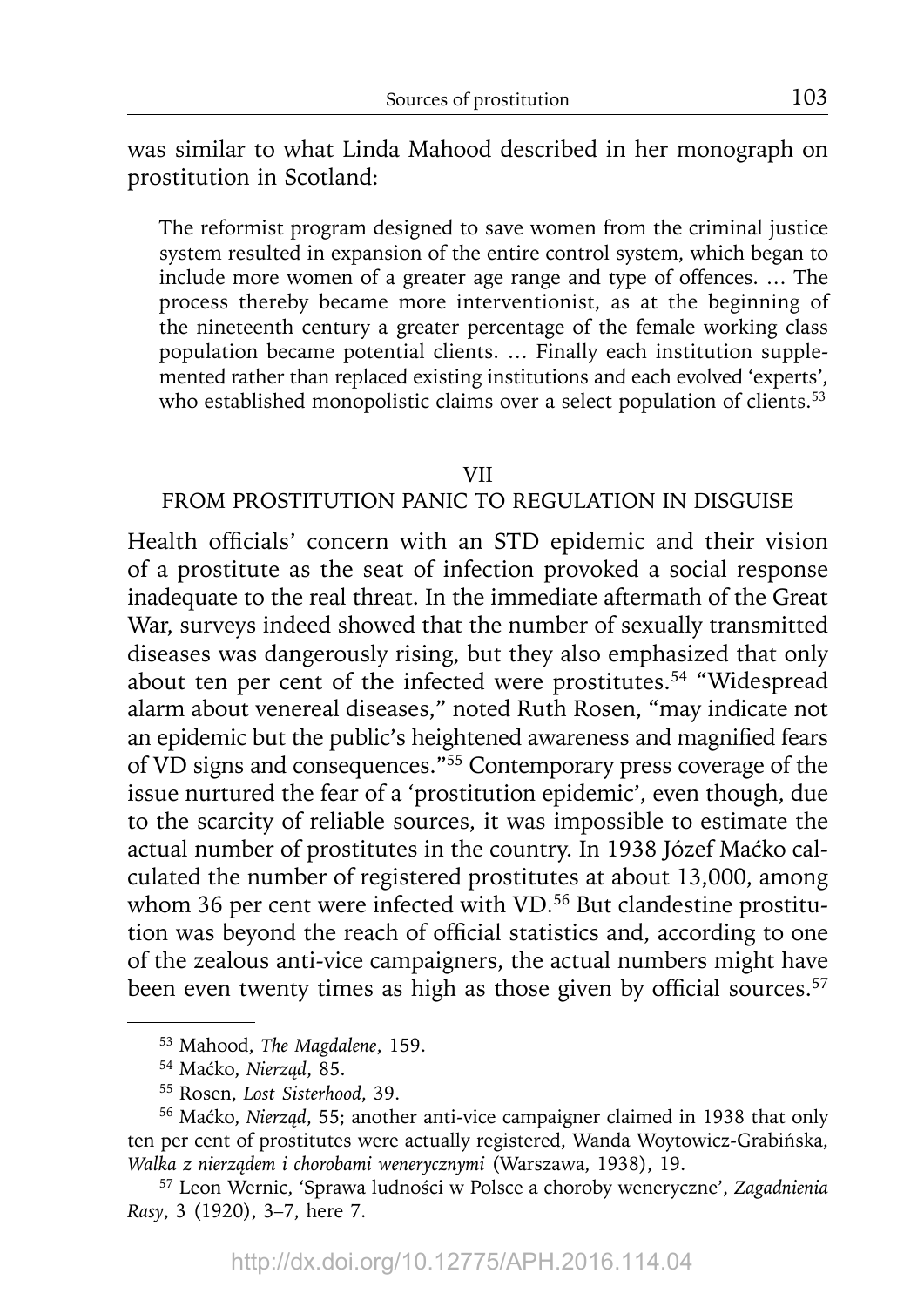Although the obvious conclusion was that a registration system was not effective in curbing prostitution and could not stop advances of syphilis and other sexually transmitted diseases, the system introduced in Poland in the interwar years, known as neo-regulation, maintained the basic elements of regulation.

# 'PESTIS MANU FACTA'. EXCURSION

The regulation system was highly unpopular among Polish reformers for the same reasons as elsewhere – its failure to control the spread of STD, its double standards of morality, and the rise of clandestine prostitution. Additionally, in inter-war Poland the regulation was seen as having been imposed by the previous occupying powers, with Russian occupiers seen as particularly corrupt, mainly through the governor's efforts to increase alcohol consumption in Polish society and support for commercial prostitution. Boleslaw Koreywo put it *expressis verbis* when he wrote in 1925:

In fact prostitution in Poland was legalized and even 'privileged' by the Russians. … The most zealous supporter of prostitution in Poland was Paskiewicz<sup>58</sup>, who, after having taken the reins of government in Warsaw, immediately understood that prostitution is one of the most effective measures on the way to social demoralization, and supported both prostitution and excessive alcohol consumption in his attempt to put to sleep all kinds of noble feelings and to put an end to the city's dwellers' interest in politics. In 1843 Paskiewicz approved the law that introduced control over prostitution. There is no doubt that this law made it easier to get permission to run a brothel. Thus, the Russian authorities forced, so to speak, prostitution onto the Polish society, and this had obvious consequences on the moral conduct of this society.<sup>59</sup>

As another contemporary author pointed out, the law of 1843 also had a political meaning and thus contained contradictory regulations: on the one hand it forbade the opening of public houses (Art. 155) and banned any meeting or gathering in private, under the threat that it would be understood as facilitating prostitution (Art. 156), but at the same time it specified the requirements that needed to be met in

 $58$  Ivan Fëdorovich Paskevich (1782-1856) – Russian field marshal and the Governor of the Kingdom of Poland (1831–55).

<sup>59</sup> Bolesław Koreywo, *Dwie moralności a walka z nierządem* (Poznań, 1925), 6.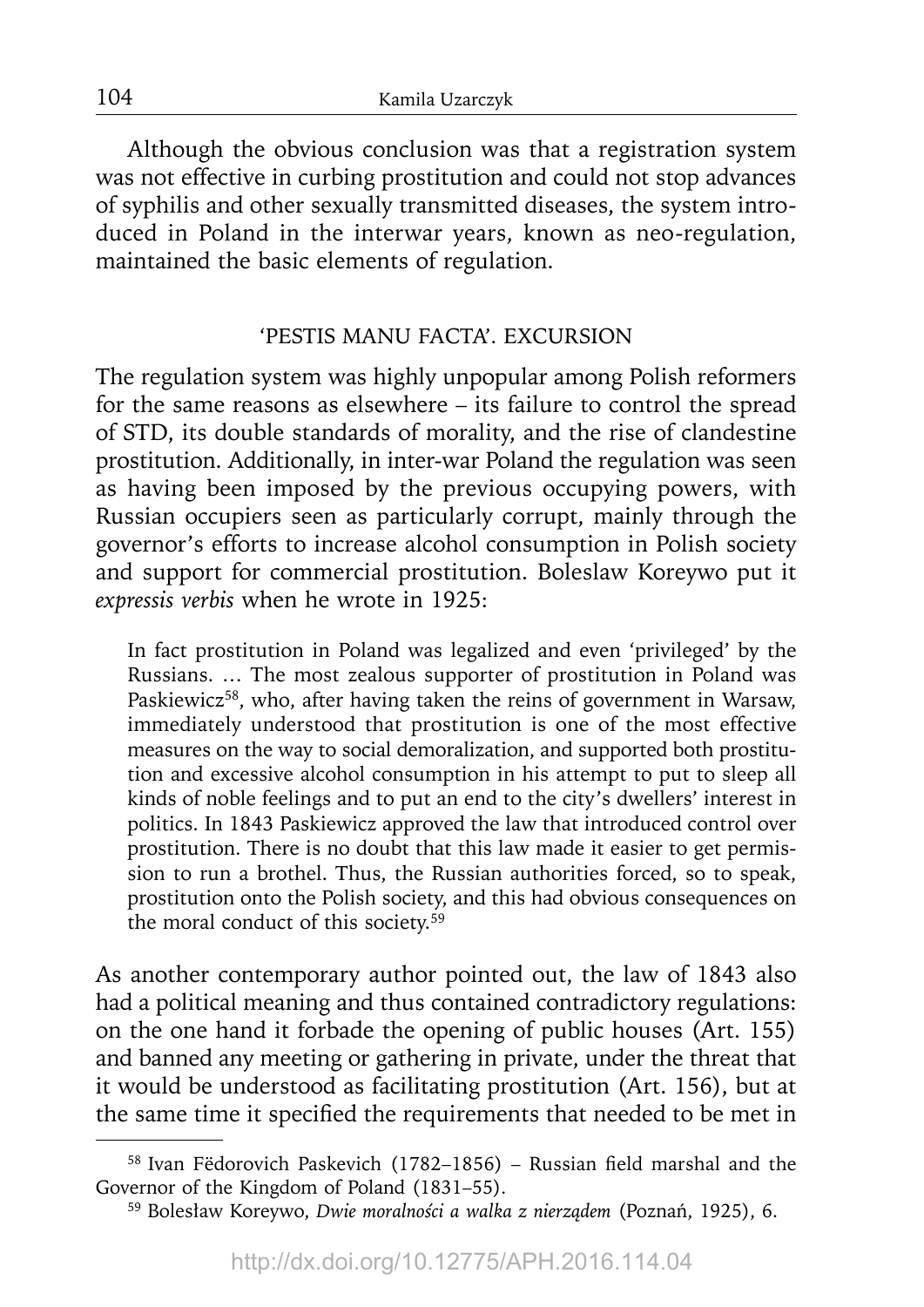order to run a brothel (Art. 158).<sup>60</sup> In effect, "in Warsaw, prostitutes could walk along the main streets undisturbed and expose themselves in the windows facing the streets. All this was accompanied by drunkenness at an unprecedented rate."<sup>61</sup>

Thus in the Polish context "to be against state regulation was to be against the Russian occupiers."62 Fear of an STD epidemic, however, led to demands that prostitutes remain under organized state control.

\* \* \*

Essentially, while maintaining registration of and compulsory medical check-ups for prostitutes, neo-regulation abolished brothels and, as many writers claimed, was aimed at preparing the ground for a gradual transformation towards complete abolition of prostitution. In fact however, neo-regulation was only a slight variation of the old system of police control.<sup>63</sup>

On 18 December 1918 the newly-created Polish Ministry of Public Health was entrusted with the task of combating prostitution and the spread of VD. The first move of the health officials was to transform the departments of decency police into sanitary-decency commissions (1 January 1919)<sup>64</sup>, which clearly indicates that within the anti-prostitution campaign medical men and social hygienists were gradually taking the lead and the focus was shifted from morals to health-related issues<sup>65</sup>. This is not to say however that moral concerns were outside their pale of interest. As Ruth Rosen noted:

Unlike many of their counterparts, social hygienists focused primarily on the control of venereal disease, its medical prevention and treatment. …

63 Maćko, *Nierząd*, 86.

<sup>64</sup> For detailed account on the structure of these commissions and in general legal regulations on prostitution in interwar Poland, see Marzena Lipska-Toumi, *Prawo polskie wobec zjawiska prostytucji w latach 1918–1939* (Lublin, 2014).

<sup>65</sup> An overview of earlier medical publications on prostitution in Polish lands see: Iwona Zając, 'Problem prostytucji na ziemiach polskich w świetle prasy lekarskiej', in Bożena Płonka-Syroka (ed.), *Oczekiwania kobiet i wobec kobiet. Stereotypy i wzorce kobiecości w kulturze europejskiej i amerykańskiej,* (Warszawa, 2007), 33–51.

<sup>60</sup> Władysław Zalewski, *Z dziejów prostytucji w Warszawie* (Warszawa, 1923), 21–22.

<sup>61</sup>*Ibidem*, 36.

<sup>62</sup> Edward Bristow, *Prostitution and Prejudice. The Jewish Fight against White Slavery 1870–1939* (Oxford, 1982), 306.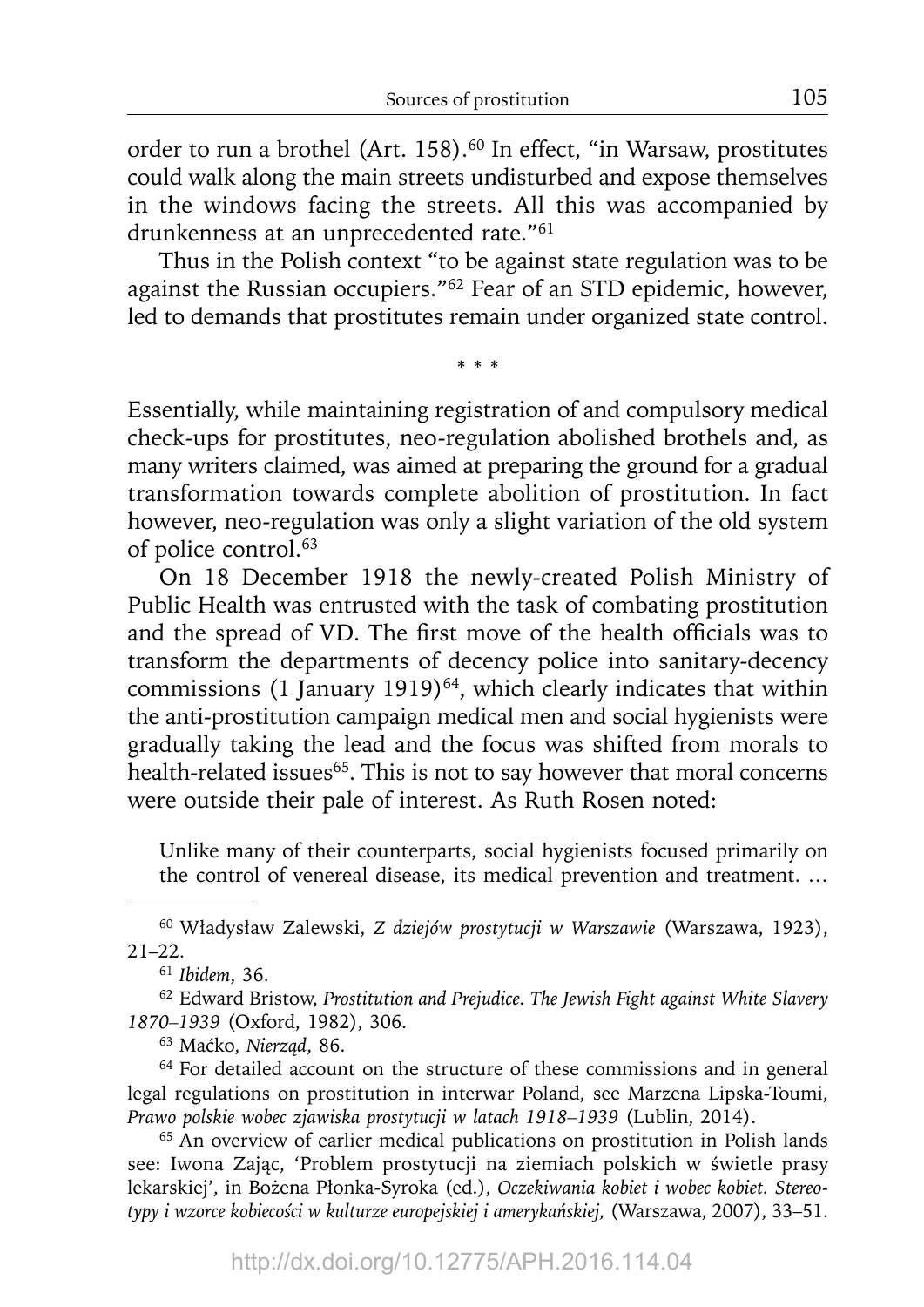Many social hygienists pressed for the dissemination of sexual knowledge and for laws that would make venereal disease reportable. … Although some of their measures were vehemently resisted by other reformers, social hygienists shared with their opponents an emphasis on a single standard of sexuality and chastity for both men and women, and an exaggerated concern about the sexual practices of the poor. Their perspective was amplified by the Progressive belief in the power of experts to wield new technological and political power wisely for the common good.<sup>66</sup>

This shift in interests was also reflected in a ministerial circular issued in July 1919, which ordered the creation of free polyclinics for all those infected with STD and for possible carriers of venereal infection. This unquestionable leap forward in public health policy was clouded by the fact that medical inspection was still compulsory only for prostitutes or women suspected of practicing prostitution, whereas men were in general exempted from medical check-ups. Although some of the reformers suggested that prostitute's clients be included in the scheme of mandatory medical examinations, only in the Scandinavian countries were both men and women subjected to the same procedure. This "Scandinavian Sonderweg", as Peter Baldwin dubbed it, did not take root in other countries. Although the idea to examine certain categories of men, such as soldiers, sailors or prisoners had been in practice without question for a long time, compulsory inspection of civilians and respectable men was seen as a humiliating procedure.

The treatment of female suspects was quite different. Since any woman whose behaviour did not conform to the approved middleclass values might be arrested as a prostitute, girls who were not promiscuous but simply coquettish often ended up accused of clandestine prostitution. According to the ministerial instruction for physicians and health officers issued in May 1919, prostitutes were divided into two groups: professional prostitutes, for whom prostitution was their only source of income, and 'ambulatory prostitutes', who were employed elsewhere and for whom prostitution was only an occasional diversion. The first category was obliged to turn up for twice-weekly medical inspections, whereas the latter were subject to inspections every two or three weeks, depending on the individual case. Officials were also slightly easier on these 'occasionally fallen'

<sup>66</sup> Rosen, *Lost Sisterhood*, 35.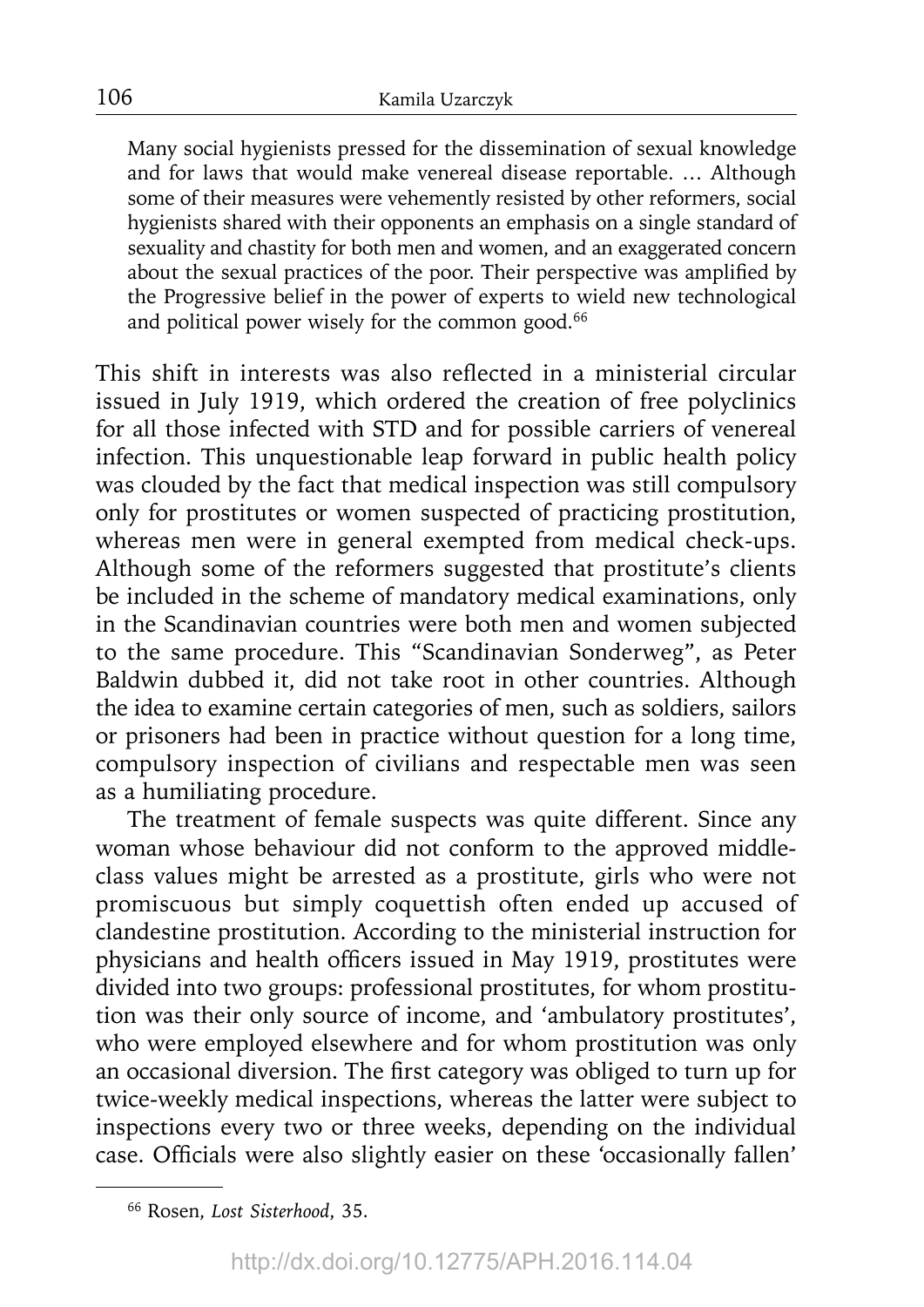women. For example, so that they would not lose their regular jobs they were not arrested (unless for criminal activities), even if they regularly avoided medical tests. In addition, unlike professional prostitutes, who were compulsorily subjected to the Wasserman test and preventive treatment against syphilis, they were exempt from these procedures unless there were visible symptoms of disease.<sup>67</sup> This regulation effectively destroyed any chances to diagnose infected individuals in the early stages of the disease.

The essential difference between the two models of surveillance of prostitution lay in the outlawing of houses of vice and sharpening punishment for procurers. Peter Baldwin observed that: "A central tenet of the old system was that prostitution should be controlled but not prohibited. Many neo-regulationists now sought instead to criminalize acts associated with prostitution, both in the hope of limiting its public manifestation and equally in order to regularize its legal situation."68 Although anti-vice campaigners in Poland sought to pass a uniform law with respect to prostitution and VD, and a few drafts of such acts were submitted to the health council for further scrutiny, there were no legal outcomes of these efforts. Ministerial orders and circulars, as well as paragraphs 203–14 of the new Polish Criminal Code, constituted the legal framework for the surveillance and prosecution of sex offenders. The Criminal Code of 1932 did not prohibit or abolish prostitution. Though not criminalized, it was however pushed into the underground since brothels were outlawed.

In former Russian occupation zone brothels were banned in 1919 and in the Austrian and Prussian districts in 1920.<sup>69</sup> The order of the Ministry of Public Health and Ministry of Interior of 6 September 1922 confirmed this abolition and precisely defined the term brothel as "any apartment or establishment, in which more than two professional prostitutes live permanently or practice prostitution without living there."70 Despite these official orders, public houses were maintained in many towns and cities. For example – as the police commissar of Poznań explained in 1938 – in the former Prussian

<sup>67</sup> Zaranek Horbowski, 'Organizacja i działalność urzędu sanitarno-obyczajowego w Warszawie', *Zagadnienia Rasy*, 3 (1922), 11–16, here 14.

<sup>68</sup> Peter Baldwin, *Contagion and the State in Europe 1830*–*1930* (Cambridge, 1999), 419.69 Daszyńska-Golińska, *Zagadnienia polityki*, 308.

<sup>70</sup> Halina Siemieńska, *Stan walki z nierządem* (Warszawa, 1933), 11.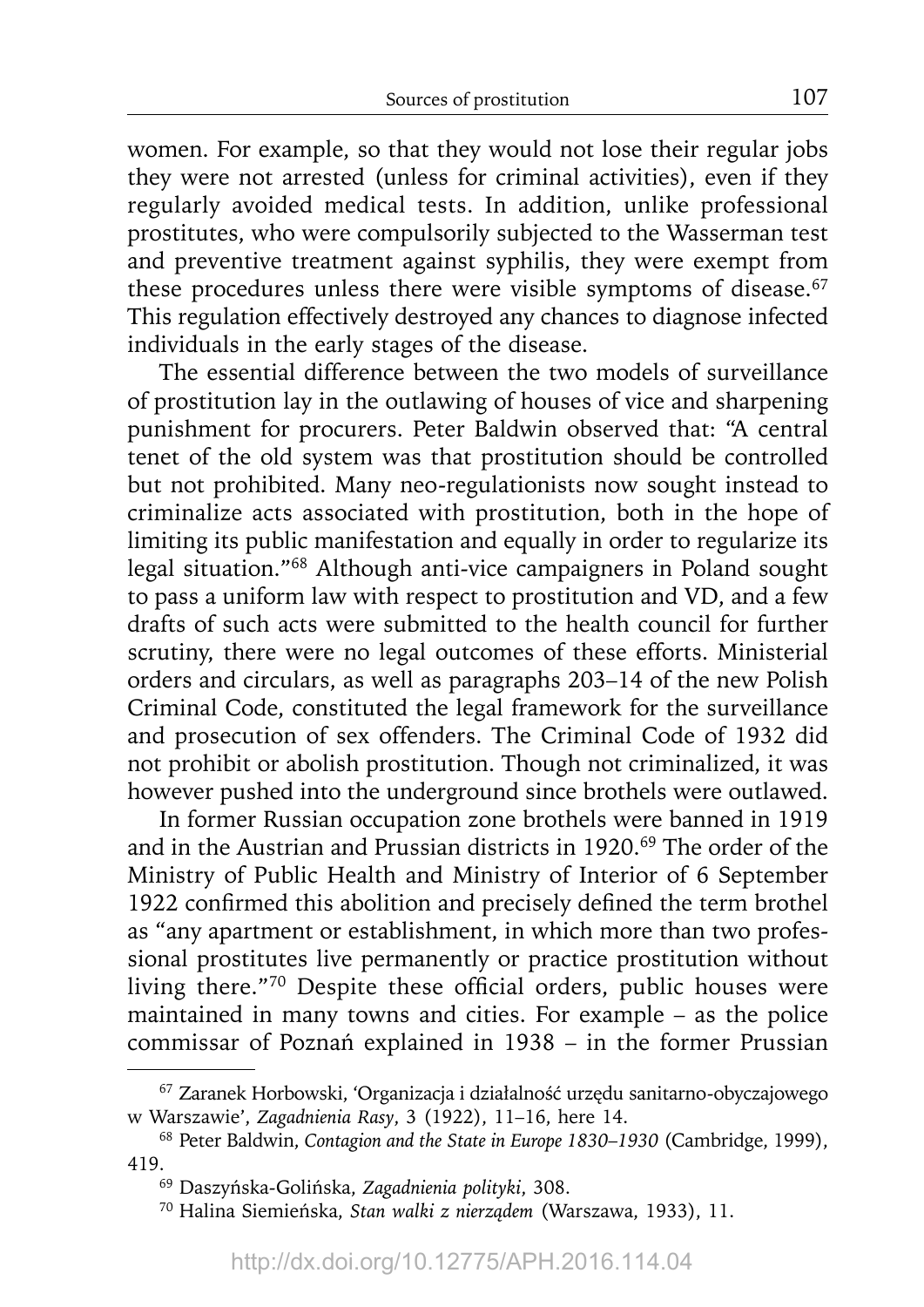district the ministerial circular of 6 September 1922, as well as the sanitary instruction of 12 July 1933, did not formally enter into force because The Sanitary Act of 19 July 1919 had not been introduced in Western Districts.<sup>71</sup> Thus legally speaking, these pillars of neoregulation were not introduced and the Prussian regulations of 1907 were still in force. However, as Anette F. Timm remarked, the Prussian law of 11 December 1907 had already shifted the emphasis from the police to the medical supervision of prostitution, and prostitutes were free of police surveillance as long as they regularly showed up for their medical examinations. Police took action only in extraordinary circumstances.72 To add to this lack of clarity there were local variations of the system. For example in some towns there were designated streets prohibited to prostitutes or time limits when they were forbidden to walk the streets.

Contrary to expectations, outlawing brothels brought about an expansion of the prostitution underworld and prostitutes were increasingly dependent on pimps and procurers. As in other countries "the relative security of public brothels became increasingly replaced by the riskier, but less visible, act of streetwalking. … Control of prostitution shifted from madams and prostitutes themselves to pimps and organized crime syndicates."73

According to the Polish Criminal Code of 1932 acts that debased public morals and impinged on the freedom of sexuality of another individual were criminalized, $74$  nevertheless procurers and traffickers felt quite safe and beyond the reach of the justice system. Prosecution took place on the demand of the injured party, and prostitutes only rarely initiated prosecution procedures, either out of fear or simply because they did not feel forced into prostitution and did not perceive themselves as the victims of their pimps. As Laurie Bernstein argued, "for some of these women prostitution may have been a form of rebellion, one of the few paths that led women in the patriarchal culture somewhere new and exciting. One of the women who registered in 1910 called prostitution her chance to live independently

<sup>71</sup> AAN, Komenda Główna Policji Państwowej, sign. 1285, p. 292.

<sup>72</sup> Anette F. Timm, *The Politics of Fertility: Population Politics and Health Care in Berlin 1919*–*1972* (Chicago, 1999), 93–4. 73 Rosen, *Lost Sisterhood*, 12.

<sup>74</sup> Stanisław Czerwiński, 'Nierząd na tle Kodeksu Karnego z 1932', *Nowiny Społeczno-Lekarskie*, 3 (1934), 39.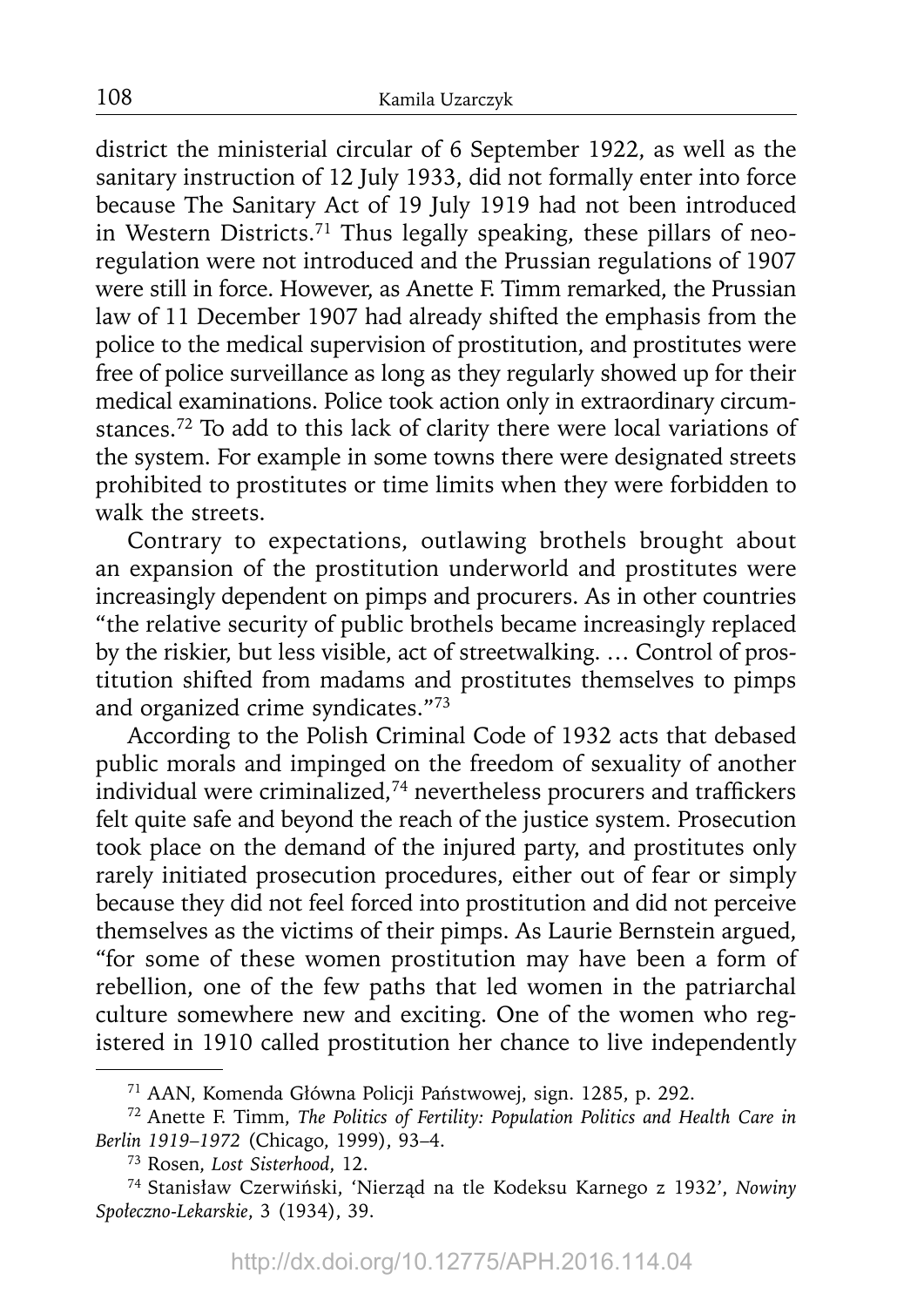and autonomously."<sup>75</sup> It is also likely that many women 'qualified' as prostitutes did not consider themselves to be 'fallen' or morally debased. Patterns of sexual behaviour in the working classes – the main territory of recruitment – differed from those in the middle classes and women often had sexual relationships with their partners before marriage. Meanwhile, as Kathy Peiss put it, "reformers, social workers and journalists viewed working class women's sexuality through middle class lenses, invoking sexual standards that set 'respectability' against 'promiscuity'."76

The punishment foreseen by the lawmakers ranged from fiveyear sentences for procuring, facilitating and furthering prostitution to ten years imprisonment for trafficking in women and forcing them into prostitution, or tricking into prostitution under-age individuals or those incapable of understanding and controlling their activities. Interestingly, if any of these criminal activities referred to family members or were linked to the abuse of authority or relationship based on subordination, the punishments were three and five years respectively.

#### VIII

# THE 'WHITE SLAVERY' PANIC

Contemporary sources reveal that in the interwar years one of the main concerns of the reformers was trafficking in women. According to the Article 112 of the Paris Convention of 1910 the term 'trafficking in women' was not limited to cases of international trade. The Polish Criminal Code, however, provided far more severe punishments for international trafficking than for pandering and pimping on Polish soil. The international trade in women and children was never welldocumented, but the contemporary press contributed to the 'white slave hysteria' by eagerly depicting any disappearance of a young woman as a white slavery issue, as shown in the following report:

Mysterious disappearance of a young lady" Is she the victim of traffickers?" or "Beautiful graduate student kidnapped" – under these titles every day

<sup>75</sup> Bernstein, *Sonia's Daughters*, 139.

<sup>76</sup> Kathy Peiss, 'Charity Girls and City Pleasures: Historical Notes on Working Class Sexuality 1880–1920', in *eadem* and Christina Simpson (eds.), *Passion and Power*. *Sexuality in History* (Philadelphia, 1989), 57–70.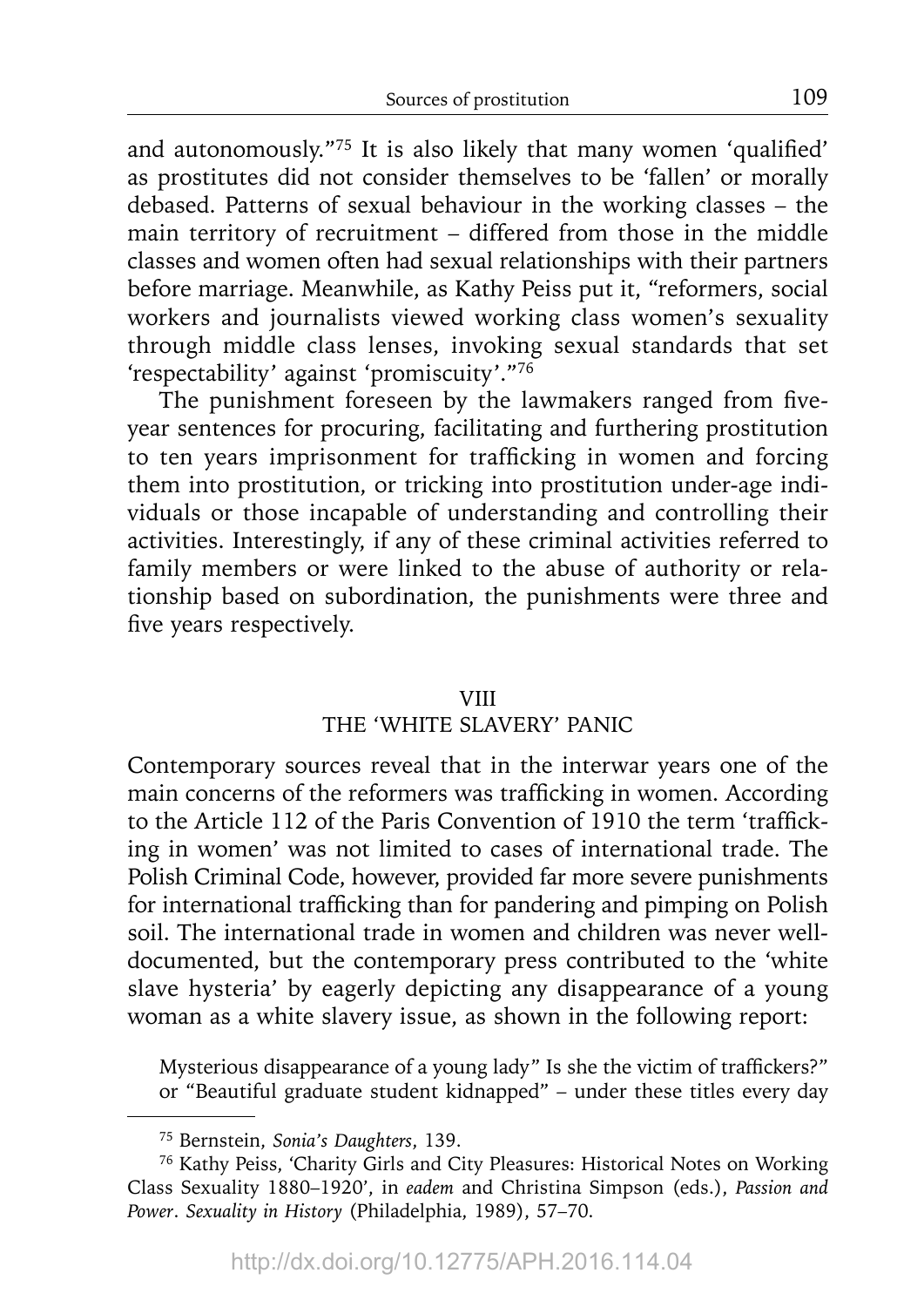newspapers conveyed stories of some young woman who, as it turned out later on, found a job as a baby sitter outside her family towns and simply did not notify her relatives. Another daily newspaper informed its readers that local police arrested a gang of international traffickers, whereas in fact the incident concerned one man suspected of facilitating prostitution. In still another town suspicion arose at a mysterious fast moving car, which attracted interest because 'respectable passers-by' testified they heard a women begging for help inside the vehicle.77

Historians of prostitution agree that the 'white slavery panic' was way out of proportion to the reality. Ruth Rosen, in her monograph on American prostitution, estimated that no more than ten per cent of prostitutes were the victims of white slavery, while the issue received an inordinate amount of publicity worldwide and the media nurtured the public appetite for stories about unscrupulous traffickers.78 In Poland, concern with 'white slavery' translated into policies aiming at controlling the emigration opportunities of Polish women.

Two organizations created in 1923 – The Polish National Committee for Combating Trade in Women and Children and The Central Office for Combating International Trade in Women in the Ministry of Interior – joined forces in an effort to limit emigration opportunities for young women and developed a system of surveillance of women who travelled alone or were accompanied by suspected individuals. Their postulates were put into practice when a ministerial circular of 27 August 1924 ordered that young women between the ages of 14 and 30 were required, when applying for a passport, to submit documents explaining the purpose of their journey, either from their relatives or a future employer. This circular helped initiate the creation of a net of harbours and railway station missions, creating an arena of activities for members of various charitable organizations. However, since recruited girls often travelled in the company of their 'male predators', a large proportion of women tricked into prostitution by a promise of marriage or well-paid work must have escaped the attention of these charitable women. In 1932 a report on a railway station mission's achievements stated that there were no more cases of international trade. It is, however, more likely that the reduced number of cases was the result of immigration restrictions introduced in many

<sup>77</sup> AAN, Ministerstwo Opieki Społecznej, sign. 244, pp. 12, 216, 229, 246. 78 Rosen, *Lost Sisterhood*, 145.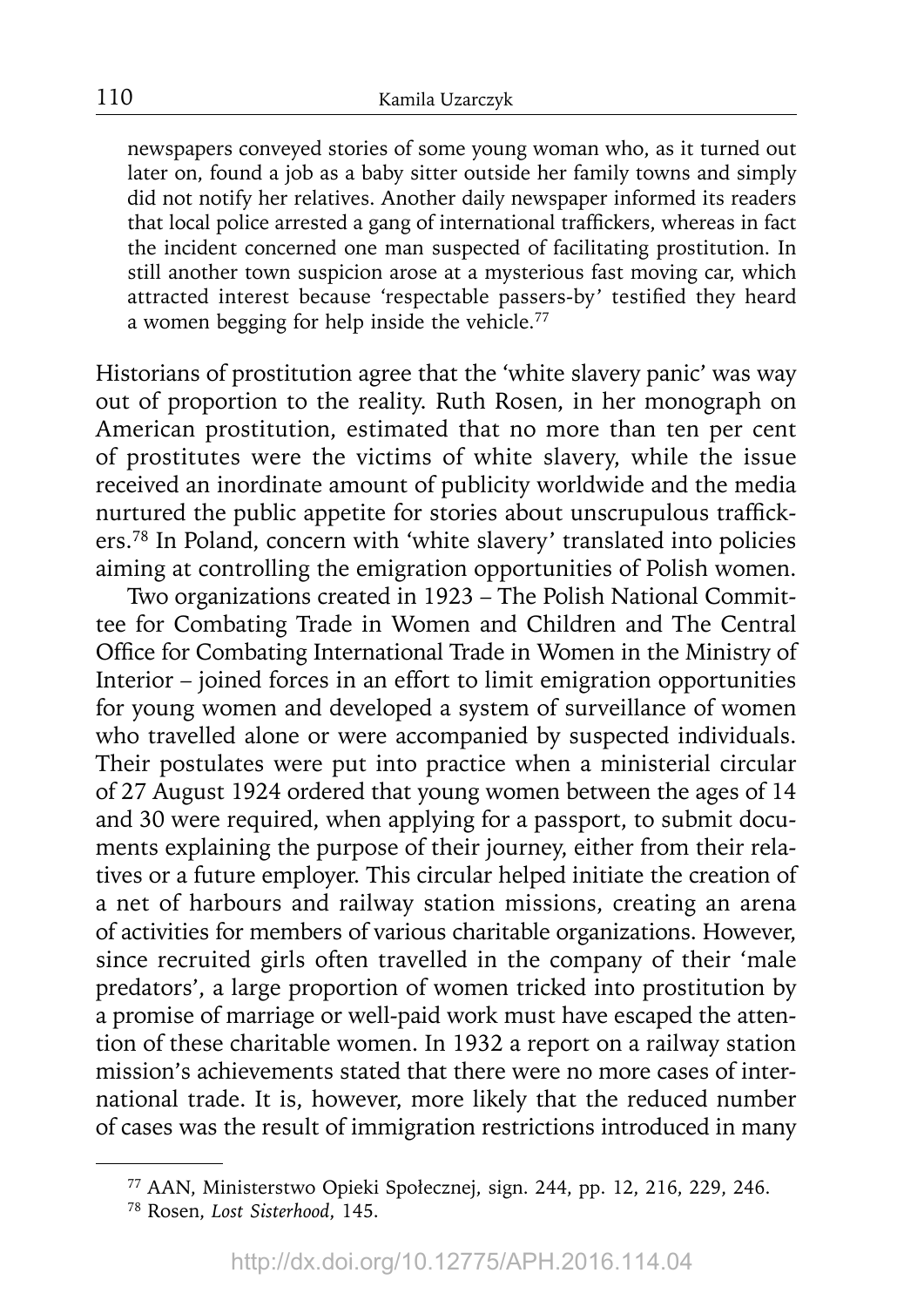countries, the most famous being the American immigration laws of 1921 and 1924.

Nonetheless the Polish campaign against 'white slavery' may have brought about some results. As historian Edward Bristow noted, "some degree of progress was possible in Poland because the government took the prostitution question seriously … and responded to the problem of migratory prostitution more strenuously than any other in the world. This was due to the beliefs of the neo-abolitionists, to the hundreds of women who had gone into French brothels soon after the war when the Polish economy turned downward, to the wish to appear progressive, and finally to the desire to make emigration as safe as possible so that the Jews would not be deterred from leaving the country."79 Jews were traditionally accused of being the source of various social evils, including organizing commercial vice.<sup>80</sup>

#### 'PESTIS MANU FACTA' – EXCURSION 2

I feel obliged to mention – wrote Jan Maurycy Kamiński in 1875 – that among the prostitutes in Warsaw there is a considerably high rate of prostitutes of Jewish origin. Similarly in Vilnius, where among 150 registered prostitutes in 1873 there were 71 (47.33 %) Jewish, 60 Catholic, 10 Protestant and 9 Orthodox-Catholic. This data, quoted in the first edition of this book, triggered discussion in *Izraelita* and we were informed that this was the result of a stricter moral code and the fact that once fallen, Jewish women had no other choice, as they would be forever social outcasts and rejected by their families. … The question remains, however, why the majority of pimps and brothel runners are of Jewish faith, a fact that may be confirmed by all our correspondents in provincial towns.<sup>81</sup>

prostitution in interwar Lublin, see Mateusz Rodak, 'Prostytutki żydowskie

<sup>79</sup> Bristow, *Prostitution and Prejudice*, 306–7.

<sup>80</sup> See Robert Blobaum, 'Criminalizing the "Other". Crime, Ethnicity, and Antisemitism in early Twentieth-Century Poland', in *idem* (ed.), *Antisemitism and its Opponents in Modern Poland* (New York, 2005), 81–102; *idem*, 'Panika moralna w polskim wydaniu. Dewiacje seksualne i wizerunki przestępczości żydowskiej na początku XX wieku', in Anna Żarnowska and Andrzej Szwarc (eds.), *Kobieta i rewolucja obyczajowa. Społeczno-kulturowe aspekty seksualności. Wiek XIX i XX* (Warszawa, 2006), 265–75; Keely Stauter-Halsted, 'Moral Panic and the Prostitute in Partitioned Poland: Middle Class Respectability in Defence of the Modern Nation', *Slavic Review*, lxviii, 3 (2009), 557–81. 81 Jan Maurycy Kamiński, *O prostytucji* (Warszawa, 1875), 137–8. On Jewish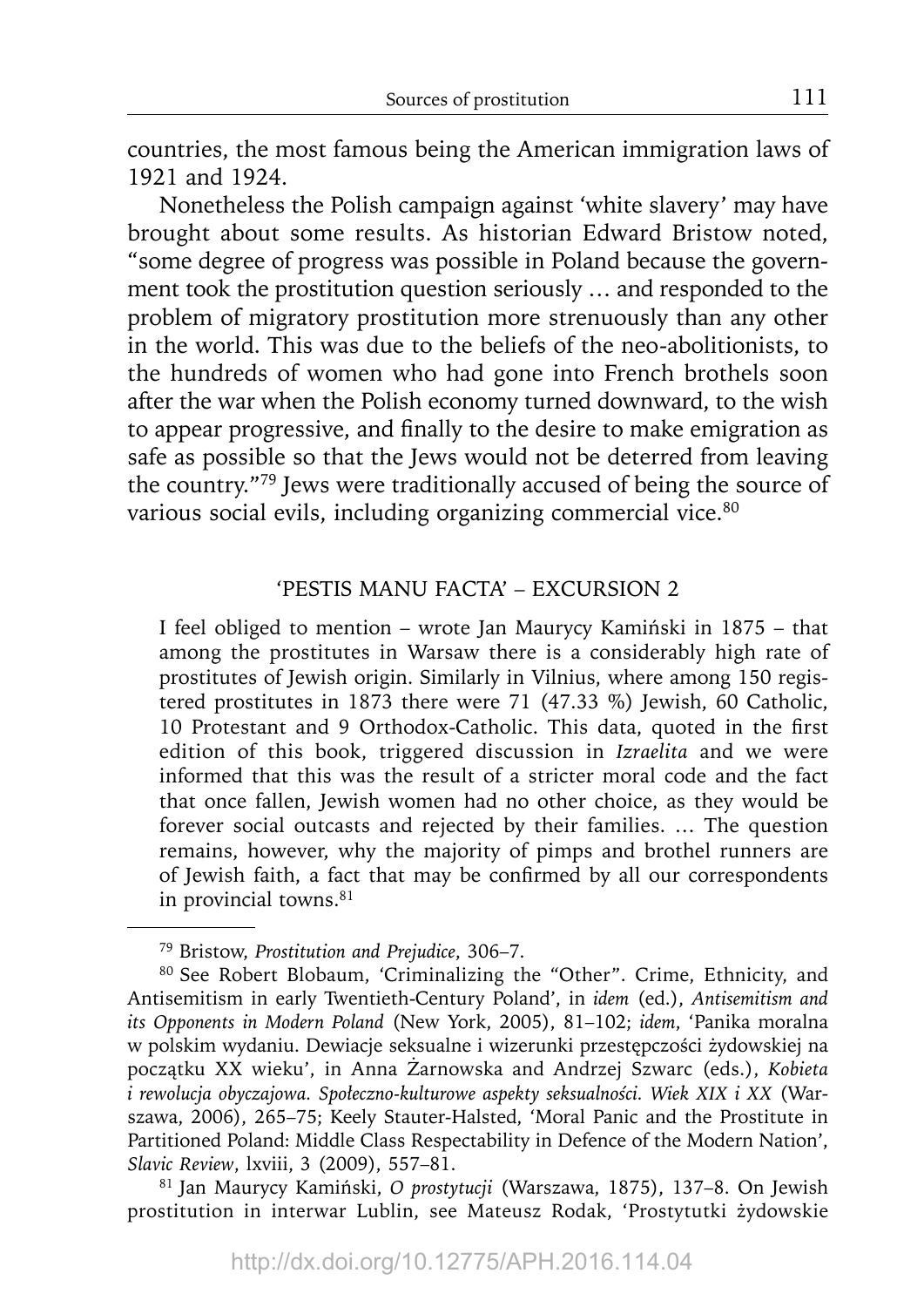According to Robert Blobaum, in the late nineteenth century legalized brothels in the Polish Kingdom and Galicia were, to a large extent, run by Jewish owners. However, "due to the increase in clandestine prostitution Jewish involvement in organized prostitution diminished year-by-year quite rapidly … and on the eve of the First World War illegal prostitution far exceeded the licensed one."82 Nonetheless contemporary media painted a picture of unscrupulous Jewish pimps and procurers lurking for innocent girls and tricking them into commercialized vice. Hostile attitudes were also nurtured by fantasies of collaboration between Jewish pimps and Russian occupiers, as reflected in the account of Bolesław Koreywo:

Jews used the upheaval caused by the 1863 uprising and the poverty and evictions of Polish officials, and as a result the old Warsaw neighbourhood, which previously had been inhabited exclusively by the Polish intelligentsia, had been turned into the seat of Jewish brothels. This was the period when the prostitution business blossomed, to the great satisfaction of Governor Berg, who considered the untrammelled growth of prostitution to be particularly advantageous for the Russian policy.<sup>83</sup>

Jews were accused not only of organizing prostitution and thus corrupting the Polish nation, but also of international trade in women and children, which obviously additionally nurtured anti-Semitic prejudices. As Edward Bristow pointed out, the turning point in the use of the issue by anti-Semites was the famous 1892 white slavery trial in L'viv, where about 27 traffickers were accused of procuring 29 girls to go to brothels in Constantinople, Egypt and India. Despite the fact that 20 of the 29 women were Jewish, the trial was recounted so as if only gentile girls had been victims.

Jews were being associated with prostitution, which was represented as just one aspect of their inherent criminality and degeneracy. It was the Lvov

w województwie lubelskim w dwudziestoleciu międzywojennym. Analiza środowiska', *Kwartalnik Historii Żydów*, 3 (2006), 379–90.

<sup>82</sup> Blobaum, 'Panika moralna', 271.<br><sup>83</sup> Koreywo, *Dwie moralności*, 6. In 1862 Tsar Alexsander II granted equal rights for Jews in the occupied part of Poland and removed residence restrictions, which enabled Jewish people to acquire real estate in the city centre. As this closely coincided with the failure of the January Uprising of 1863, followed by massive arrests, evictions and deportations of the Polish intelligentsia to Siberian camps, it nurtured anti-Semitism and hostile attitudes towards the Jewish population in general.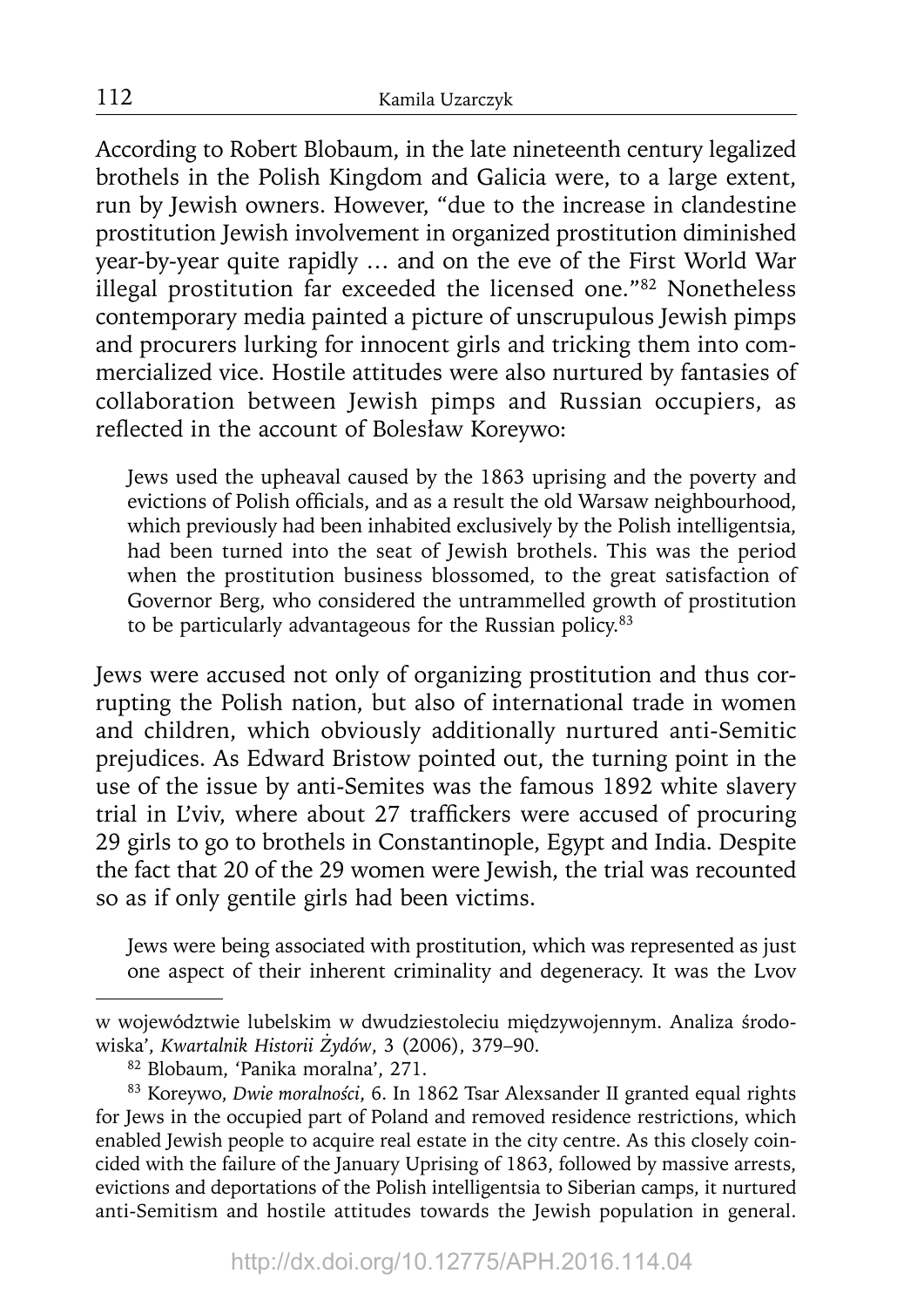process, however, that promoted white slavery to the status of a more-thanoccasional weapon for Austrian anti-Semites. Newspapers' coverage of the topic did not mention that the majority of those trafficked by the Lvov gang were Jewish. The connection between Jews and prostitution was notorious in Vienna, out of all proportion to their real involvement.<sup>84</sup>

The First World War disrupted the international white slavery nets. Besides, Jewish involvement in commercial prostitution diminished in those countries where Jews could profit from economic advances equally along with other segments of society. This was not however the case in Eastern Europe, where Jews suffered from unprecedented poverty.85 Thus, conditions for commercial prostitution were maintained and Poland was seen as the main source of supply for traffickers. Bolesław Koreywo wrote that:

The brothels in Romania, Greece and Turkey existed thanks to the supplies from Poland. At the same time in … Argentina, Brazil, and Uruguay the term 'prostitute' came to be associated with a woman from Poland. Even today people in Argentina call a prostitute 'una polaca', as most of them were brought from Poland. … It is horrifying that the majority of the prostitutes are recruited from underage girls, between 8–15 years, and the highest number of underage prostitutes has been noted in Poland (70 per cent, whereas in other countries the numbers are not higher than 50 per cent). $86$ 

The author did not forget to mention that Jews were responsible for this profitable trade in women and children. Jewish involvement in commercial prostitution was also obvious to Józef Maćko, the author of a popular monograph on prostitution, who stated that:

Trade in women and children in Poland has been almost exclusively a Jewish-dominated business. ... The traffickers first seek to procure Jewish girls, and only if unsuccessful do they operate in other nations. … Although foreign statistics list a high percentage of Polish women in foreign brothels, this can be explained by the fact that Jewish girls, being Polish citizens, once abroad eagerly declare themselves as Poles. In fact the Polish contribution to the foreign brothels is not as alarming as the press coverage tends to indicate 87

<sup>84</sup> Bristow, *Prostitution and Prejudice*, 80.

<sup>85</sup>*Ibidem*, 286.

<sup>86</sup> Koreywo, *Dwie moralności*, 9.

<sup>87</sup> Maćko, *Prostytucja*, 382.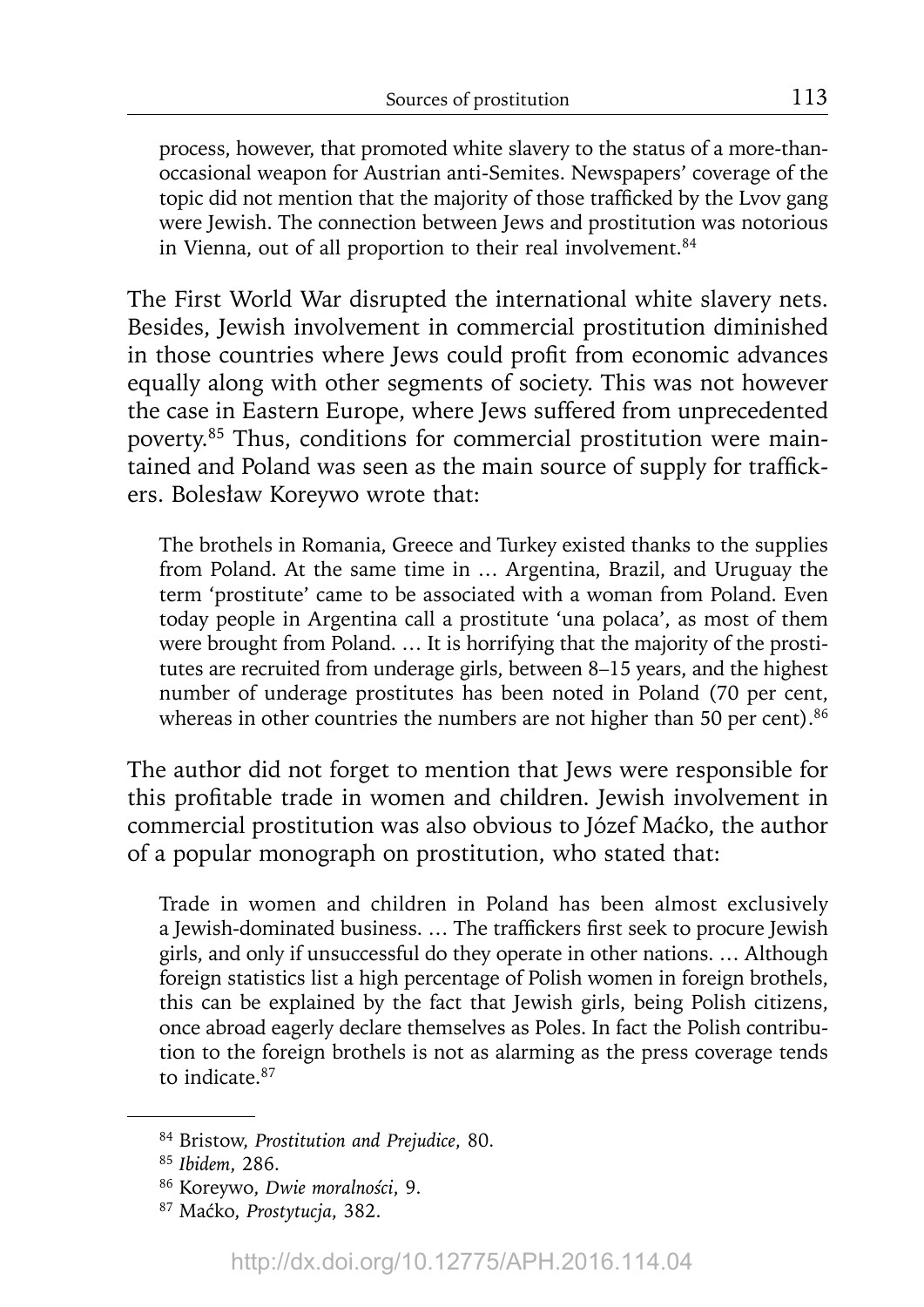The most common method used by Jewish traffickers to bring Jewish girls to foreign brothels was a 'false' marriage. Indeed, marriage law in the part of Poland previously under Russian occupation made it easier for the traffickers to trick Jewish girls into prostitution. According to the law of 1836, religious regulations played a decisive role and religious marriages had a constitutive value; a marriage certificate issued by a registrar only confirmed an already existing marriage. Although regulations of the Civil Law stated that in Jewish communities only rabbis were entitled to perform religious ceremonies, Jewish religious regulations did not place any restrictions as to the status of a person in charge of a marriage ceremony. Therefore – as explained by Julia Silbermintz – among Jews from poor families a quite common practice was a so-called 'stille chippe' (silent marriage). In such cases any adult Jewish person could be in charge of the ceremony, but there was no marriage certificate and, as a consequence, no traces of change of marital status in the documents, and traffickers could marry as many times as they wished to.<sup>88</sup> Julia Silbermintz stated in alarm:

The worst thing is that in this way traffickers gain access to innocent, honest girls who, through marriage, only want to improve their living standard. … A huge percentage of prostitutes in brothels in Argentina and Brazil consists of foreigners, among them many wives sold by their religiously-married husbands. In brothel jargon they are called 'the green' because of their lack of experience.89

Moreover, even couples that got married by rabbis often did not receive marriage certificates because, according to the law, the rabbis did not have the status of state registrars. The procedure demanded that after the ceremony the rabbi and the married couple should visit the state registry in order to obtain confirmation of their marriage. They often did not follow these regulations, with obvious legal consequences. In fact, if the state had recognized the rabbis as state registrars, as was the case with Christian priests, the problem would have been solved.

The organization that was mainly responsible for the trade in women from Eastern Europe, and especially from Poland, into brothels in South America was Zwi Migdal (Great Force), named after

<sup>88</sup> AAN, Ministerstwo Opieki Społecznej, sign. 532, p. 39.

<sup>89</sup>*Ibidem*, pp. 40–1.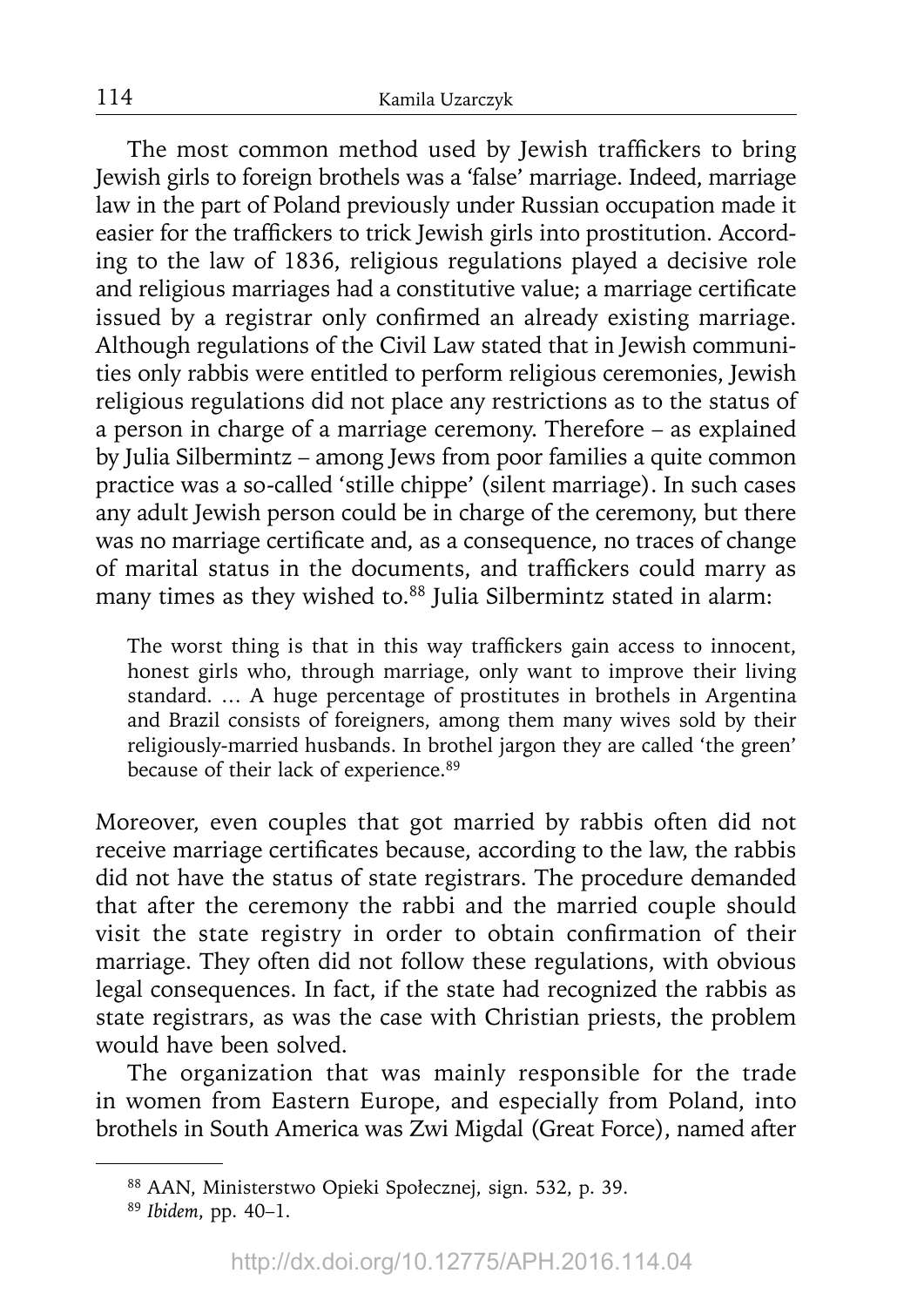its leader. The origins of this group can be traced back to 1906, when procurers founded a charitable society 'Varsovia' in Buenos Aires. Its statute did not differ from that of other charitable societies and it was officially registered. After a schism that took place in 1927, some members (mainly Romanians and Russians) joined a new organization 'Asquenasum'. In the same year – as one of the contemporary journalists reported – the local Polish consular body learned what the true activities of 'Varsovia' were and officially opposed the use of this name for the organization of pimps and procurers. In 1929 the society renamed itself as 'Zwi Migdal' and continued its activities undisturbed until 1930, when police commissar Jose Alsogaray managed to arrest many of the traffickers and bring them to court. Zwi Migdal ran approximately 1000 brothels, 254 in Buenos Aires alone, in which around 3000 prostitutes were fated to work.<sup>90</sup> The organization united somewhere between  $434 - 450$  traffickers, but only 112 were charged with being members of the banned association and stood trial. According to Art. 126 of the Argentinean Criminal Code, only forced prostitution was punishable, and since the victims of the traffickers were reluctant to testify, the case was dismissed in October 1932.91

Out of the 112 arrested members of 'Zwi Migdal', only 12 were recognized as non-Polish citizens; the rest had either declared Polish citizenship or  $-$  as the Polish consular officer in Buenos Aires stressed – were wrongly recognized as Poles on the basis of a birth certificate, even though they arrived in Argentina before Poland regained independence.92 "Although there was no special press coverage of the Polish immigrants in Buenos Aires," continued the officer, "the fact alone that the names and citizenship of the accused were published in local newspapers was utterly unfavourable for the Polish colony."93 Polish authorities felt visibly uncomfortable about the fact that the blame for international trafficking in women could fall on Polish immigrants and thus observed, with a certain satisfaction, that "due to the active involvement of Jewish associations

<sup>90</sup> Maria Holewińska, 'Prostytucja w Argentynie', *Praca i Opieka Społeczna*, 4 (1936), 373–5, here 375.

<sup>91</sup> AAN, Ministerstwo Opieki Społecznej, sign. 244, p. 180. 92 *Ibidem*, p. 175.

<sup>93</sup>*Ibidem*, p. 181.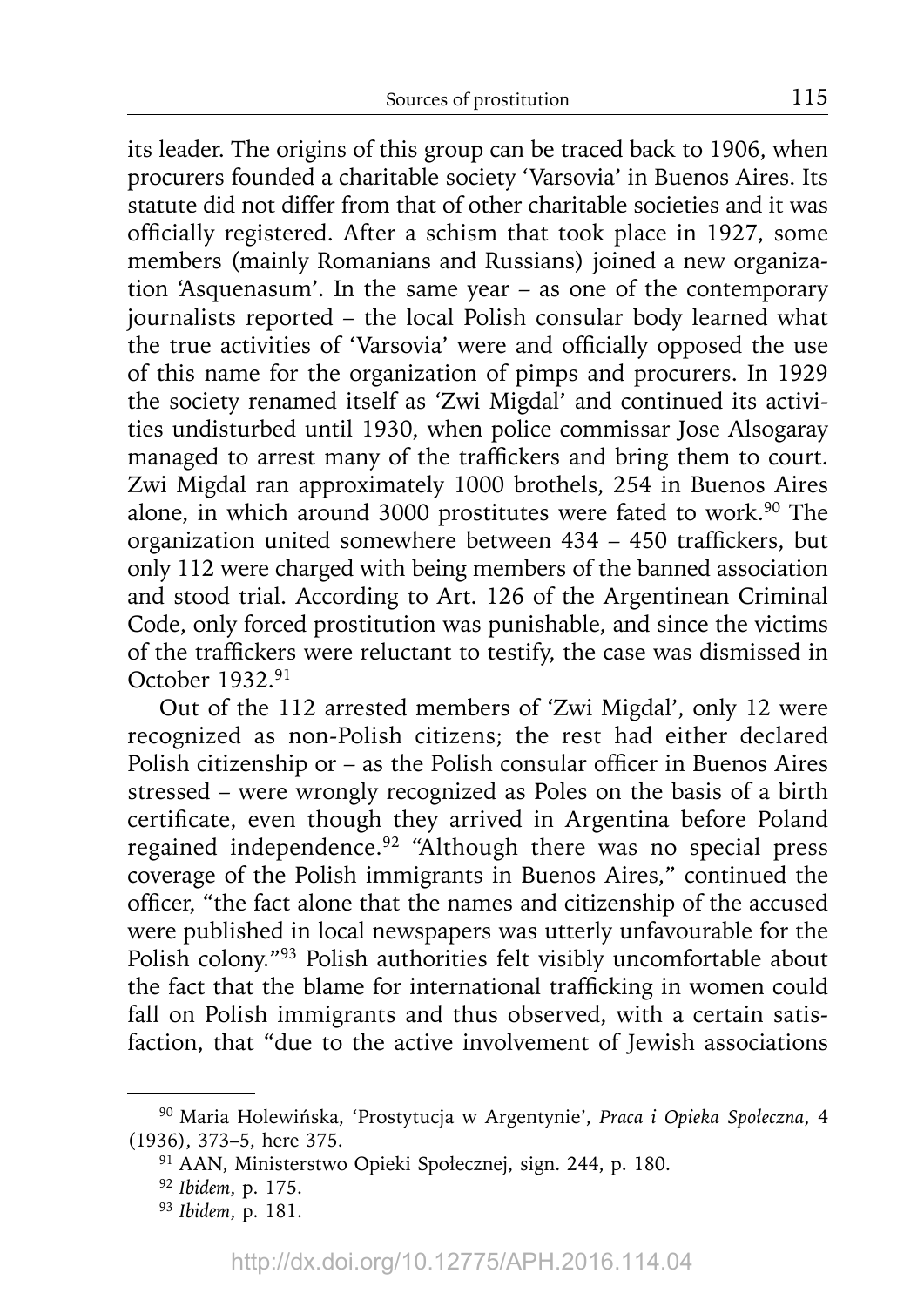in this case, public opinion was well informed that it was all about Jews, who recently are being somehow more easily distinguishable from the Poles."94

Similarly as in the USA where, as Ruth Rosen noted, "the crusade against prostitution both fueled and was fueled by anti-immigration sentiment",<sup>95</sup> so too in Poland the campaign against white slavery fueled and was fueled by anti-Semitic prejudices. When The Polish National Committee for Combating Trafficking in Women and Children (PNC) was created in 1923, controversies arose as to the involvement of Jewish delegates. One of the influential members and future president of the Committee (from 1926), Dr. Witold Chodźko, stressed that all religious groups should be represented "otherwise it will be commented upon abroad"96, and two Jewish members - Stanisław Posner and Julia Silbermintz - were finally admitted. This move, however, did not lead to a cooperative and undisturbed coalition and, as historian Edward Bristow observed, "there followed years of bickering, a fine example of the limits of good faith in the Poland of that day. Should Jewish women be present at the Warsaw train station? Should Julia Silbermintz be permitted to enter the lofty presidium of the PNC? Should delegates be accepted from the newer provincial committees? Should mixed hostels be used for all the females sent by railway missions? Józef Maćko had particularly strong feelings on this latter issue, and he told the PNC that the Jews do not take prostitution so seriously and they might send agents to the hostels to recruit."97

The circular of the Ministry of Interior regarding trafficking in women (of 27 August 1924) clearly indicates that the abovementioned hostile attitudes were not imaginary. The circular declared that the "central PNC for Trafficking in Women in Warsaw admitted representatives from all nationalities and of all religious beliefs; however, in provincial towns in the event the cooperation within one organization appears to be impossible, separate Jewish committees should be created."98 According to Bristow, hostile attitudes towards Jewish reformers were present elsewhere as well, and governments

<sup>94</sup>*Ibidem*.

<sup>95</sup> Rosen, *Lost Sisterhood*, 44.

<sup>96</sup> Bristow, *Prostitution and Prejudice*, 306.

<sup>97</sup>*Ibidem*, 307.

<sup>98</sup> Maćko, *Prostytucja*, 421.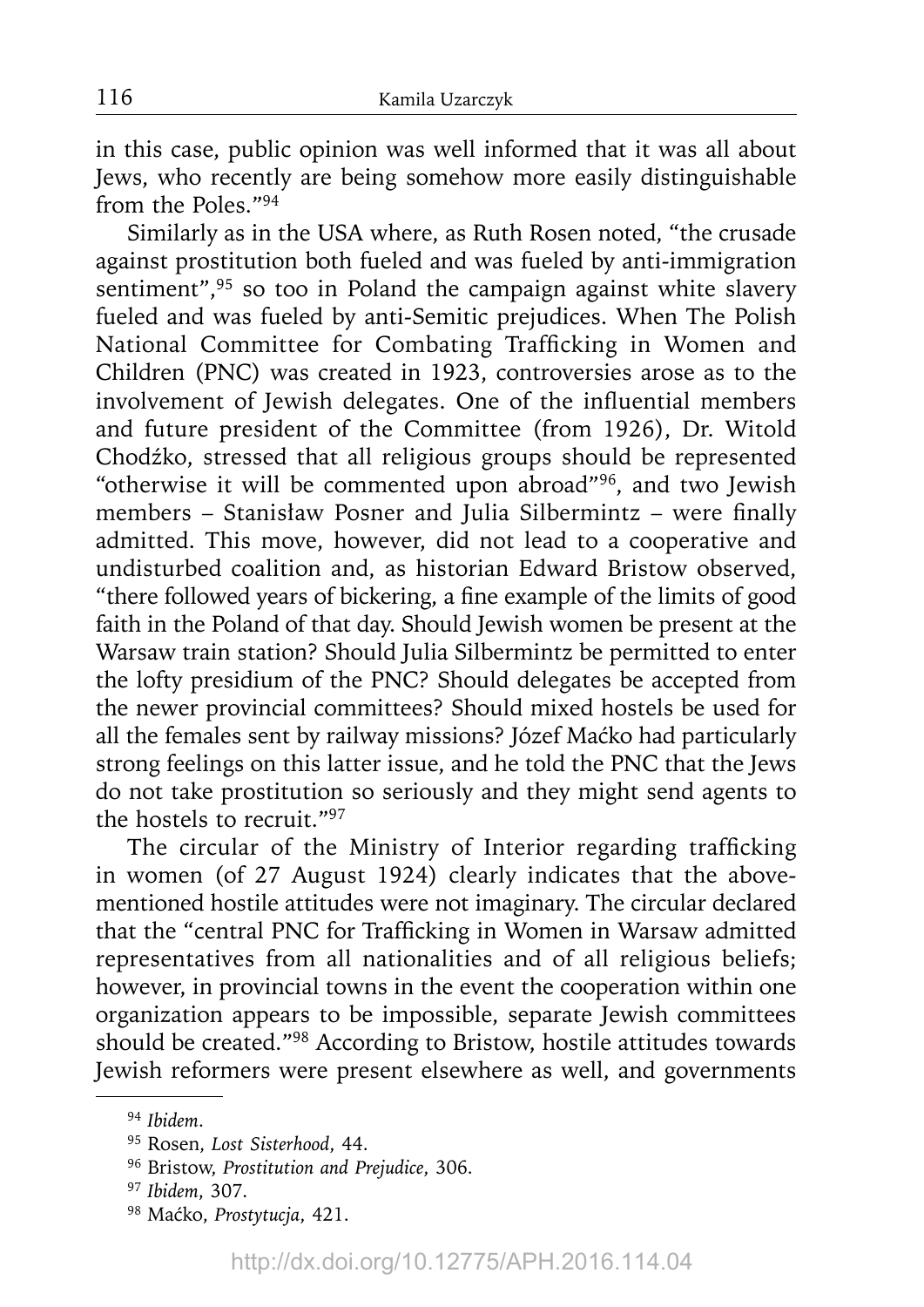were reluctant to give any support, since – as one Lithuanian foreign office officer put it – "Jews will not give away their own people even if they committed unpleasant offences."99

Thus it can be seen that the rising anti-Semitism made it more difficult to join forces in the campaign against trafficking in women, and the Jewish Societies For the Protection of Women was crippled by a lack of finances. Although the Welfare Act of 1923 stated that the anti-prostitution campaign was to be carried out by local governments in cooperation with social organizations subsidized from the state coffer, the Jewish Societies for Protection of Women did not obtain regular financing. Out of the budget allocated to the anti-prostitution crusade, three-quarters of the sum was allocated to the Polish National Committee and one-quarter to the Polish Catholic Society For the Protection of Girls. The only support that was received by the Jewish Society For the Protection of Women in Warsaw was a small subsidy from the Municipal Welfare Department. Nevertheless, despite financial hardships the Jewish Society run a refuge for about thirty girls, aged 14–21, who came from poor social backgrounds and were at risk of 'falling into disgrace'; took care of women migrating in search of a job; and organized rehabilitation programmes for prostitutes who were willing to take up a 'respectable' job. Sometimes they were placed in 'surrogate families', who were paid a salary for the care they provided. Beginning in 1936 the Society also provided free meals for unemployed women.100 These multiple activities of the Jewish organization did not influence state officials however, and the Society received only occasional subsidies from the state.<sup>101</sup> Paradoxically, these numerous activities may have nurtured beliefs that prostitution was 'Jewish business' as it happened in Argentina, where, as Donna J. Guy pointed out "despite the JAPGW's progress [in curbing prostitution], or perhaps because of it, organized prostitution was increasingly linked to Jewish immigrants residing in the city."102

<sup>99</sup> Bristow, *Prostitution and Prejudice*, 304.

<sup>100</sup> AAN, Ministerstwo Opieki Społecznej, sign. 656, p. 2.

<sup>&</sup>lt;sup>101</sup> For example, in 1932 the Society was granted 500 zloties. For comparison, The Polish Catholic Society for the Protection of Girls received 11,000 zloties. AAN, Ministerstwo Opieki Społecznej, sign. 195, p. 160.

<sup>102</sup> Donna J. Guy, *Sex and Danger in Buenos Aires. Prostitution, Family and Nation in Argentina* (Lincoln and London, 1991), 18. JAPGW stands for Jewish Association for Protecting Girls and Women.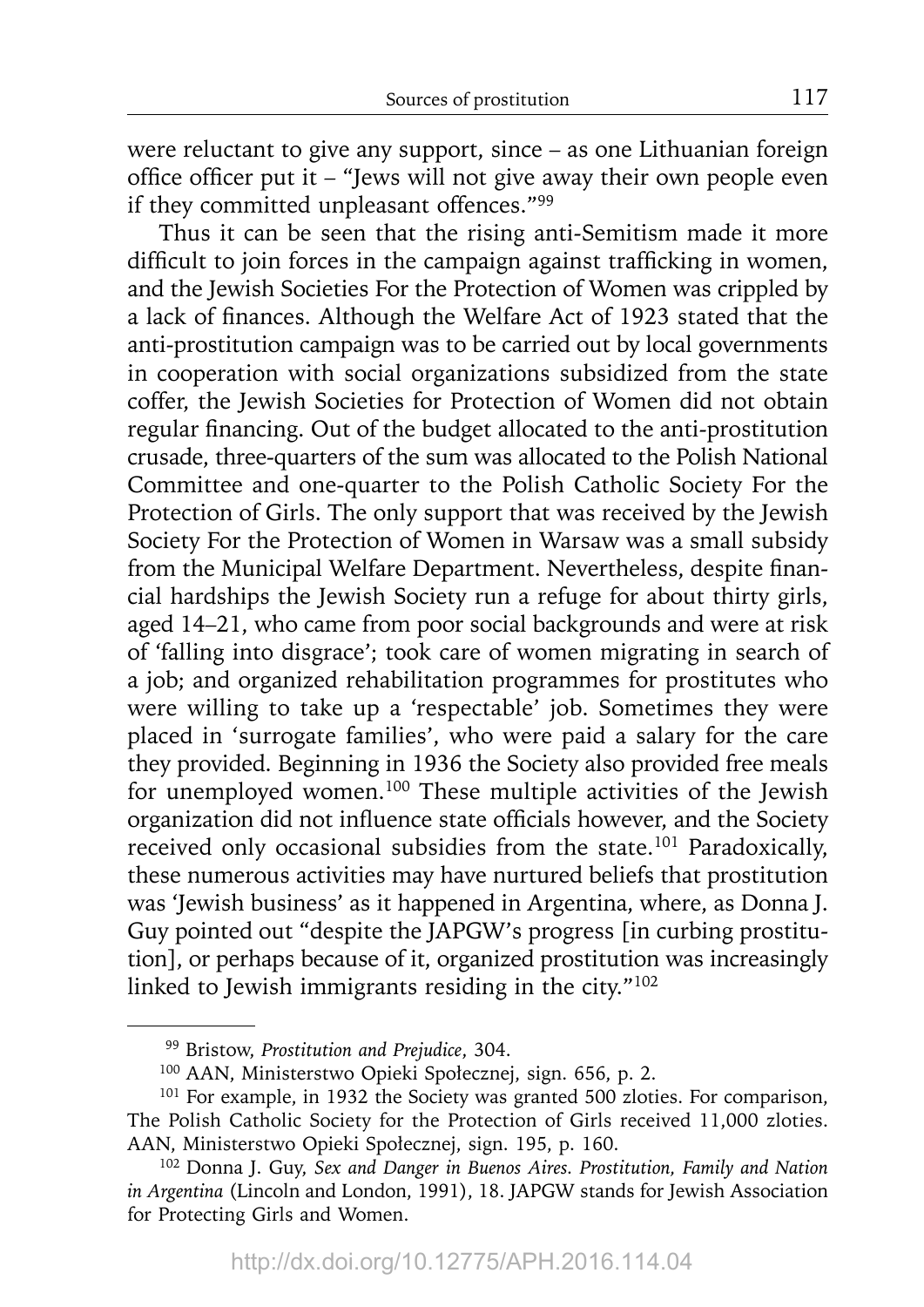# IX **CONCLUSIONS**

It is a common opinion that in the early twentieth century, prostitution was criticized either as an abuse of poor, working-class women or as a morally corrupting social phenomenon, foreign to standards of middle-class decency. However, historians of the field agree that in the first years of the century, concern with prostitution was often motivated by anxieties beyond the sphere of morality – namely, by the fear of biological decline. Prostitution was seen as the main channel of transmission of STDs, in particular syphilis, and therefore as a threat to the health of the entire population.

During the nineteenth century, advances in bacteriology allowed to identify the causative agents of sexually transmitted diseases. Due to its dysgenic potentiality, syphilitic infection remained the most feared of all contagious diseases. Syphilis was transmitted not only 'horizontally,' but perhaps also 'vertically' across generations, via congenital infection.<sup>103</sup> It is not surprising, then, that reformers and researchers with various political backgrounds directed their attention to the question of what was the primary cause of prostitution: poverty, hereditary pathology or alleged actions of an outside enemy. Arguably, accusations against an alleged out-group enemy were a symbolic attempt to defend the dignity of Polish women: had they not been tricked into prostitution, they would not have fallen into disgrace. The phantasy that 'our women' were in danger, abused by unscrupulous traffickers, stoked public fears and attracted attention for an expanding popular press.

In 1972 Stanley Cohen coined the term *moral panic* to describe exaggerated reactions of the media and the public to real or imagined threats, with reference to the case of the youth disturbances in Clacton in 1964.104 Incidences of moral panic usually occur in difficult times and are linked to society's fears, provoked by radical

<sup>103</sup> The two terms referred to in Alan Petersen and Robin Bunton, *The New Genetics and the Public Health* (London and New York, 2002), 45.

<sup>&</sup>lt;sup>104</sup> Indicators of moral panic include a heightened level of concern over the behaviour of certain groups and the consequences it causes for society, a common agreement that the threat is real, an increased level of hostility toward the group in question, disproportion in public concerns, and volatility. Erich Goode and Nachman Ben-Yehuda, *Moral panics. The social construction of deviance* (Malden, 1994), 33–41.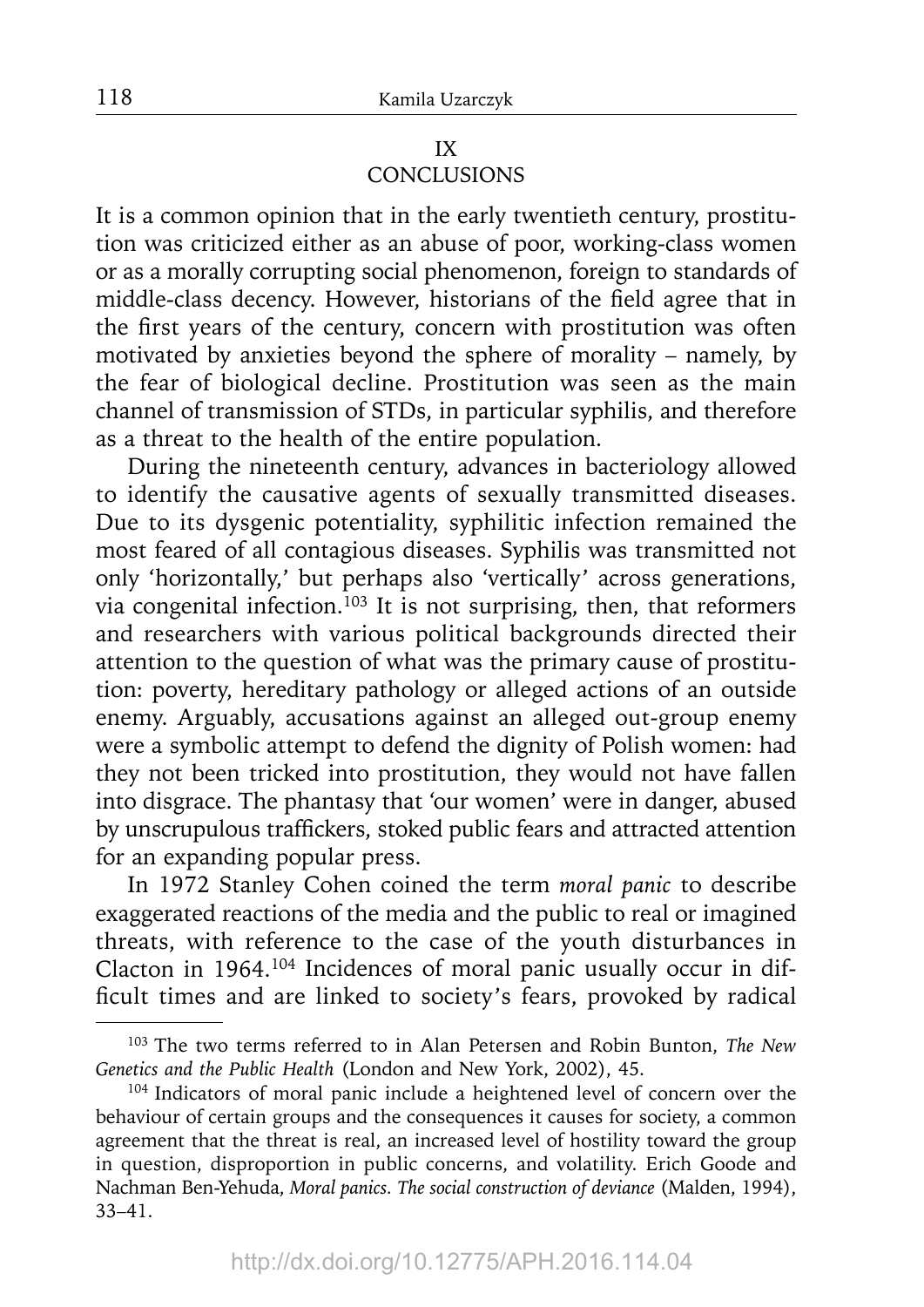changes in the established social order and values. "Such fears," noted Robert Blobaum, "were particularly strong in multi-ethnic societies, in which the dominant group felt demographic pressure from the 'other' groups and at the same time experienced an increasing and more visible professional involvement of educated women within its own community,"105 the latter associated with a birth rate decline. Early decades of the twentieth century witnessed significant changes in family life, which undoubtedly created a high level of confusion and anxiety, evoking fears of imaginary threats.

Prostitution is one of the symbolic arenas where these fears played out. Venal sex was often seen both as the cause and the effect of different undesirable social phenomena, most notably alcoholism, drug addiction and child neglect. This contradictory picture – prostitution as the root or the fruit of various social ills  $-$  finds its counterpart in the dichotomy between explanations stressing hereditary factors on the one side, and the environment on the other. Additionally, at a time when so-called scientific racism emerged, old accusations against Jews of intentionally corrupting the Polish people – among other things through facilitating alcohol consumption<sup>106</sup> – gave way to arguments grounded in the natural sciences and medicine, arguments that redefined old fears of 'The Other' as a biological threat to the life of the nation itself.

*proofreading James Hartzell*

# SELECTED BIBLIOGRAPHY

Baldwin Peter, *Contagion and the State in Europe 1830–1930* (Cambridge, 1999).

- Bernstein Laurie, *Sonia's Daughters: Prostitutes and their Regulation in Imperial Russia* (Berkeley, 1995).
- Blobaum Robert (ed.), *Antisemitism and its Opponents in modern Poland* (New York, 2005).
- Bristow Edward, *Prostitution and Prejudice. The Jewish Fight against White Slavery 1870*–*1939* (Oxford, 1982).

Daszyńska-Golińska Zofia, Zagadnienia polityki populacyjnej (Warszawa, 1927).

Glensk Urszula, *Historia słabych. Reportaż i życie w dwudziestoleciu (1918–1939)* (Kraków, 2014).

<sup>105</sup> Blobaum, 'Panika moralna', 268.

<sup>106</sup> Joanna Beata Michlic, *Poland's Threatening Other. The Image of the Jew from 1880 to the Present* (Lincoln and London, 2006), 37–8.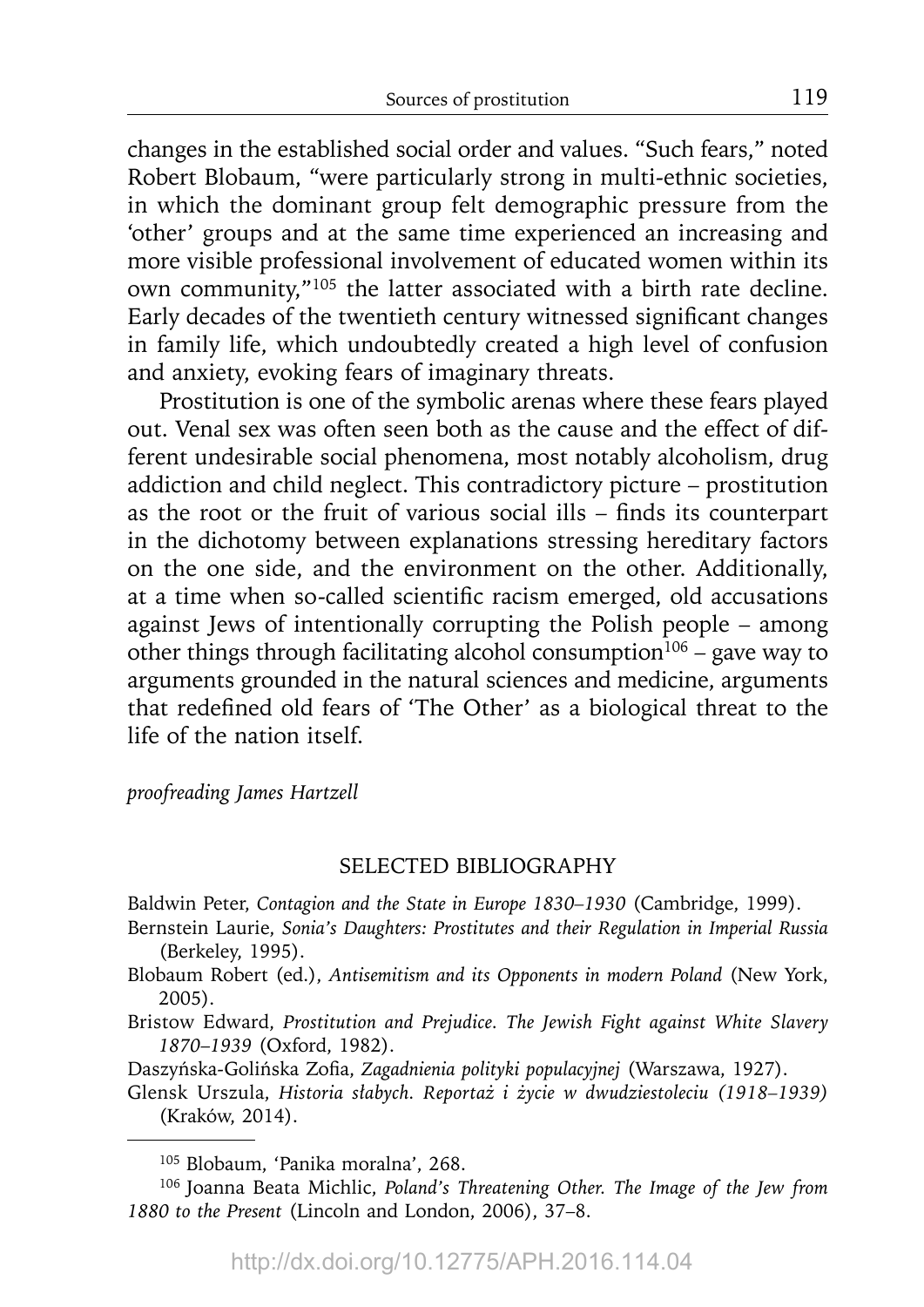- Goode Erich and Nachman Ben-Yehuda, *Moral panics. The social construction of deviance* (Malden, 1994).
- Grzywo-Dąbrowska Maria, *Psychologia prostytutki* (Warszawa, 1928).

Guy Donna J., *Sex and Danger in Buenos Aires. Prostitution, Family and Nation in Argentina* (Lincoln and London, 1991).

- Horn David G., *The Criminal Body. Lombroso and the Anatomy of Deviance* (New York and London, 2003).
- Jedlicki Jerzy, *Świat zwyrodniały. Lęki i wyroki krytyków nowoczesności* (Warszawa, 2000).
- Kamiński Jan Maurycy, *O prostytucji* (Warszawa, 1875).
- Koreywo Bolesław, *Dwie moralności a walka z nierządem* (Poznań, 1925).
- Lipska-Toumi Marzena, *Prawo polskie wobec prostytucji w latach 1918–1939* (Lublin 2014).
- Maćko Józef, *Nierząd jako choroba społeczna* (Warszawa, 1938).
- Maćko Józef, *Prostytucja. Nierząd handel żywym towarem pornografi a ze stanowiska historii, etyki, higieny i prawa* (Warszawa, 1927).
- Mahood Linda, *The Magdalene. Prostitution in the 19th century* (London and New York, 1990).
- Michlic Joanna B., *Poland's Threatening Other, The Image of the Jew from 1880 to the Present* (Lincoln and London, 2006).
- Paleolog Stanisława, *The Women Police of Poland 1925*–*1939* (London, 1957).
- Peiss Kathy and Simpson Christina (eds.), *Passion and Power*. *Sexuality in History*  (Philadelphia, 1989).
- Płonka-Syroka Bożena (ed.), *Oczekiwania kobiet i wobec kobiet. Stereotypy i wzorce kobiecości w kulturze europejskiej i amerykańskiej* (Kultura i emocje, Warszawa, 2007).

Popowicz Kamil, *Lamarkizm społeczny a rasizm i eugenika we Francji* (Warszawa, 2009).

- Rodak Mateusz, 'Prostytutki żydowskie w województwie lubelskim w dwudziestoleciu międzywojennym. Analiza środowiska', *Kwartalnik Historii Żydów*, 3 (2006), 379–90.
- Sikorska-Kulesza Jolanta, *Zło tolerowane. Prostytucja w Królestwie Polskim w XIX w.* (Warszawa, 2004).
- Spongberg Mary, *Feminizing Venereal Disease. The Body of the Prostitute in Nineteenthcentury Medical Discourse* (New York, 1997).
- Stauter-Halsted Keely, 'Moral Panic and the Prostitute in Partitioned Poland: Middle Class Respectability in Defense of the Modern Nation', *Slavic Review*, lxviii, 3 (2009), 557–81.
- Stauter-Halsted Keely, 'The Physician and the Fallen Woman: Medicalizing Prostitution in the Polish Lands', *Journal of the History of Sexuality*, xx, 2 (2011), 271–90.
- Turda Marius (ed.), *The History of European Eugenics, 1900*–*1945. Sources and Commentaries* (London and New York, 2015).
- Uzarczyk Kamila, '"Sonjas Töchter": Die Darstellung der Prostitution in der polnischen Literatur des 19. und 20. Jahrhunderts', *Historie. Jahrbuch des Zentrums für Historische Forschung der Polnischen Akademie der Wissenschaften*, iii (2009/10), 166–81.